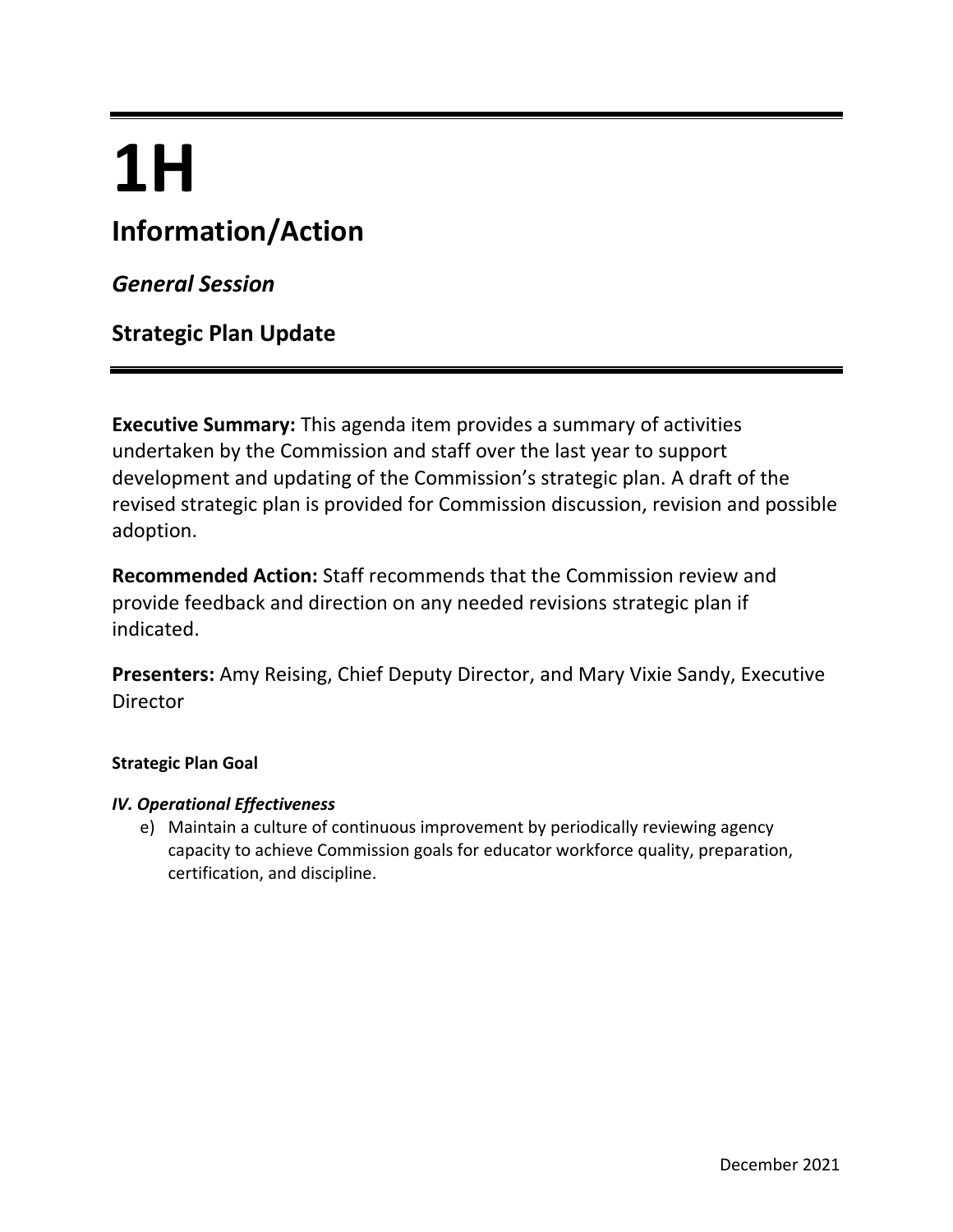# **Strategic Plan Update**

#### **Introduction**

This agenda item provides a summary of activities undertaken by the Commission and staff over the last year to support development and updating of the Commission's strategic plan. A draft conceptual framework for the strategic plan and potential updates to the vision, mission and values statements are provided for Commission discussion, revision and potential adoption.

#### **Background**

The Commission's current [strategic plan](https://www.ctc.ca.gov/docs/default-source/commission/files/vmg.pdf?sfvrsn=da43318b_4) was adopted in 2014. In January 2020, the Commission discussed its [Priorities for 2020,](https://www.ctc.ca.gov/docs/default-source/commission/agendas/2020-01/2020-01-1h.pdf?sfvrsn=17ac2cb1_4) which included updating the strategic plan. To begin the strategic planning process, staff conducted an environmental scan intended to identify key issues and trends impacting the Commission and its stakeholders. Surveys of external stakeholders and the Commission's management team were conducted over the summer of 2020. Most of the 82 external survey responses were from institutions or organizations involved with or sponsoring educator preparation. [A high-level summary of the external survey](https://www.ctc.ca.gov/docs/default-source/commission/agendas/2020-10/2020-10-1h.pdf?sfvrsn=5e232eb1_2)  [results](https://www.ctc.ca.gov/docs/default-source/commission/agendas/2020-10/2020-10-1h.pdf?sfvrsn=5e232eb1_2) was presented to the Commission during its October 2020 meeting.

In December 2020, the Commission engaged in a four-hour strategic planning work session. The [December agenda item](https://www.ctc.ca.gov/docs/default-source/commission/agendas/2020-12/2020-12-1a.pdf?sfvrsn=8e2f28b1_2) provided an overview of the Commission's statutory mandate [\(Attachment A\)](#page-10-0) as well as access t[o the full range of stakeholder responses](https://www.ctc.ca.gov/docs/default-source/commission/agendas/2020-12/2020-12-1a-insert.pdf?sfvrsn=d22128b1_12) to questions focused on the Commission's mission, what the agency is doing well, what the agency should stop doing, areas of policy that should be introduced or updated, and an overall rating of the Commission's perceived effectiveness. During the work session, Commissioners, staff, and members of the public met in breakout groups to review and discuss survey findings. Comments and observations surfaced during these sessions are included in Attachment B. During the [April 2021 meeting,](https://www.ctc.ca.gov/docs/default-source/commission/agendas/2021-04/2021-04-2a.pdf?sfvrsn=aa382bb1_8) Commissioners revisited the current strategic plan in light of statutory mandates and stakeholder feedback with the objective of identifying areas for further study and needed updates to the strategic plan.

This agenda item provides a review of the Commission's mandate, a summary of issues and recommendations surfaced during the April 2021 meeting regarding needed updates to the current Strategic Plan, a conceptual framework and draft, revised mission, vision and values statements for Commissioner discussion, feedback, and possible adoption.

#### **The Commission's Mandate**

The Commission's primary responsibilities as framed in statute include:

- 1. Setting standards for the preparation of the education workforce;
- 2. Accrediting educator preparation programs and supporting the work of the Committee on Accreditation;
- 3. Developing and maintaining educator examinations and performance assessments;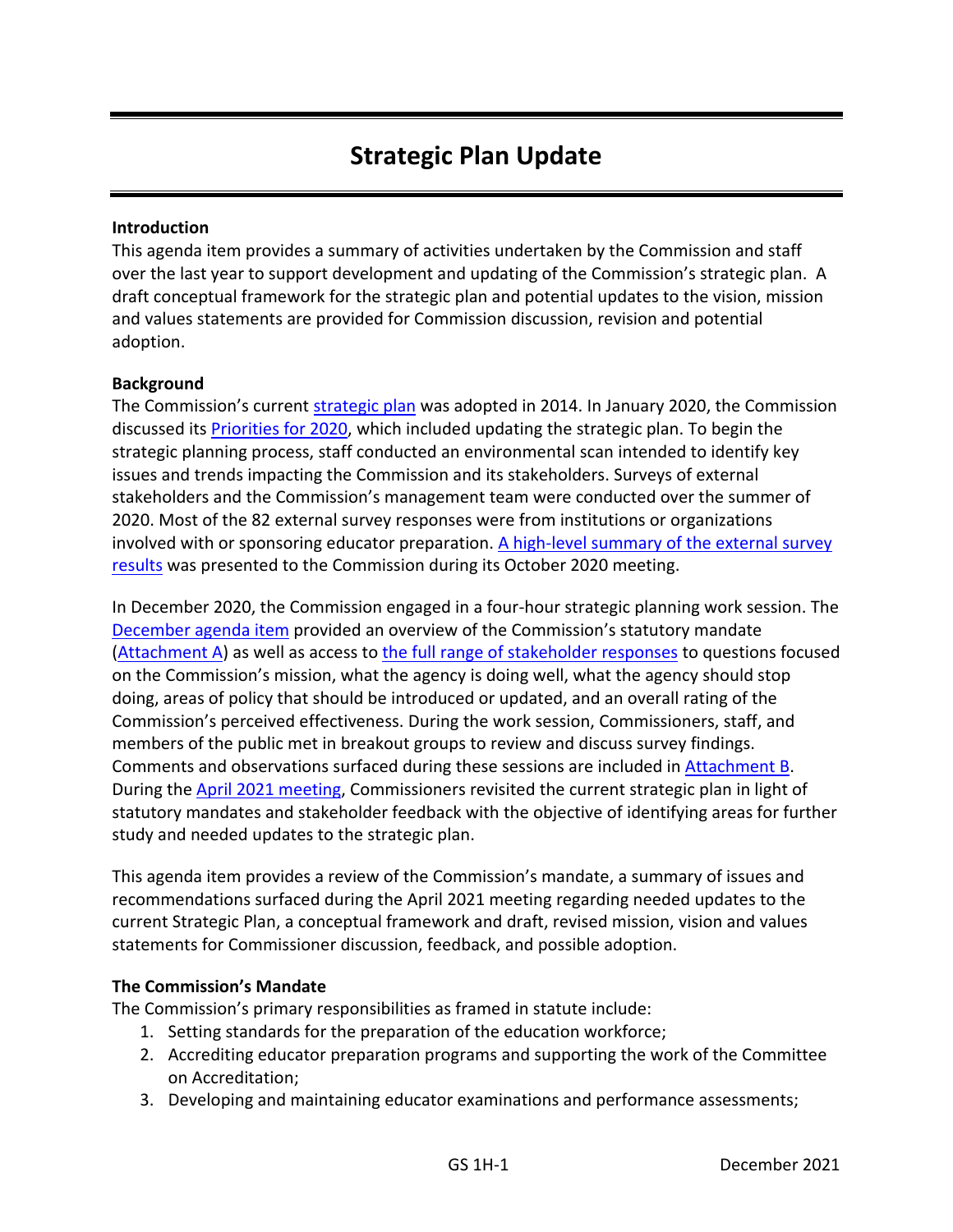- 4. Issuing credentials, licensing California educators, and monitoring educator assignments;
- 5. Monitoring and addressing educator misconduct and supporting the work of the Committee of Credentials;
- 6. Managing teacher recruitment and development grants; and
- 7. Reporting to the public and policy community on an array of teacher supply and credentialing issues.

In implementing these broad areas of responsibility, the Commission is also required by statute to engage practitioners and other knowledgeable stakeholders in the development of standards, policies and programs, and collaborate with other governmental agencies. The following diagram depicts the three areas of the Commission's mandated work around which most agency activities are undertaken:



#### **Environmental Scan and External Survey Highlights**

In preparation for the strategic planning process, Commission staff conducted an environmental scan to identify key issues and trends impacting the Commission and its stakeholders. Surveys of external stakeholders and the Commission's management team were conducted over the summer of 2020. A high-level summary of the survey results was presented to Commissioners in October 2020 and discussed in depth by the Commission during the December 2020 Strategic Planning Session.

A total of 82 responses were received from external stakeholders, including 21 responses from organizations or higher education system offices, and 61 from individual institutions and educator preparation programs. A roster of respondents can be found below in [Attachment D.](#page-21-0) Stakeholders were asked to frame, in their own words, what they thought was the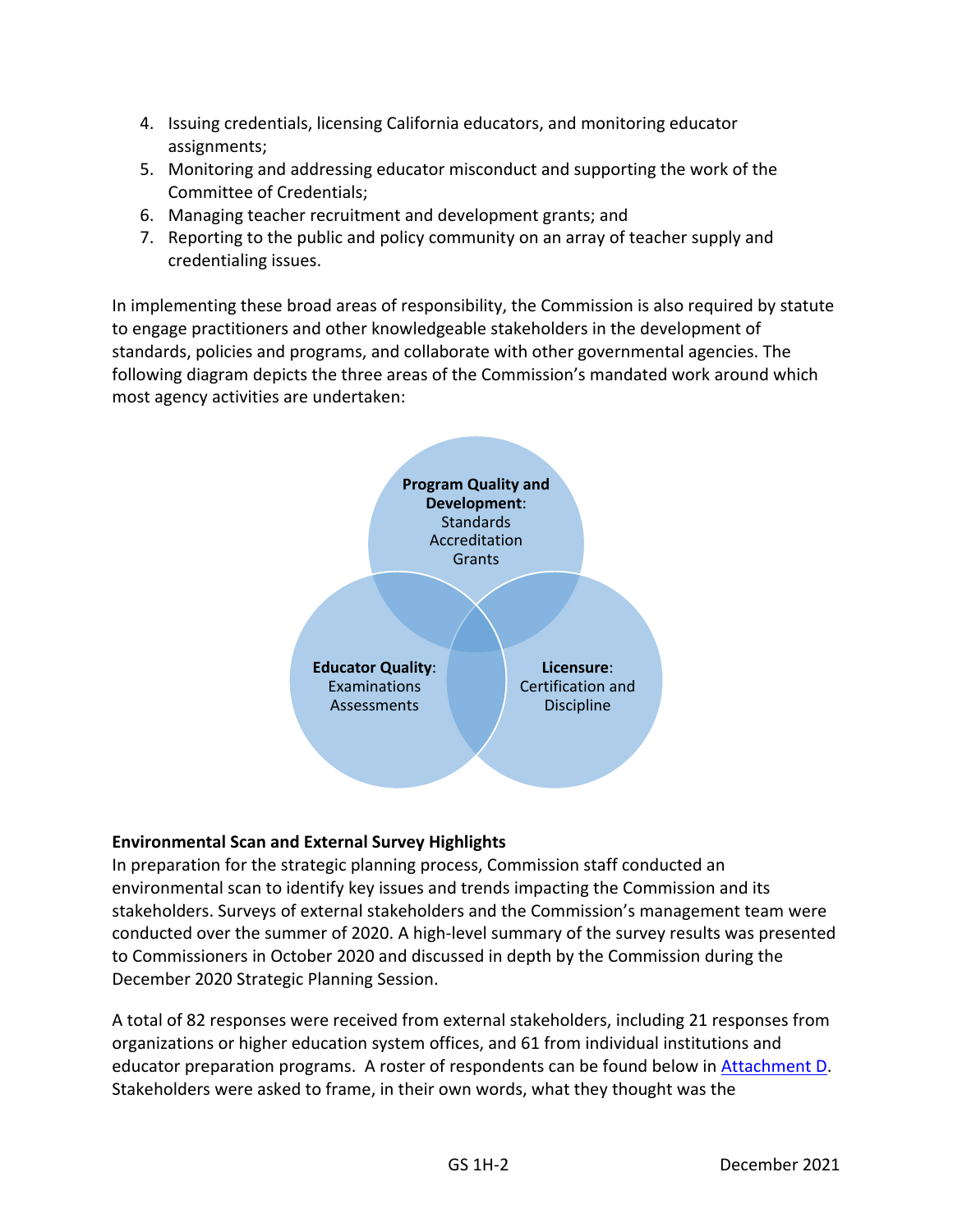Commission's mission. Summary feedback from stakeholders regarding the Commission's mission included:

Goal I: Educator Quality

- 1. Ensure well prepared educators that are prepared to serve all children
- 2. Oversee professional practice and discipline; determine that educators meet requirements for credentials
- 3. Play a leadership role in advancing the profession
- 4. Help bolster the profession of education by creating common bonds, language, and professional vision amongst teaching professionals in California
- 5. Develop and administer performance assessments

Goal II: Program Quality and Accountability

- 1. Help bolster the profession of education by creating and evaluating rigorous standards for teaching (educator) practice and preparation; set standards that are student facing
- 2. Safeguard the integrity and quality of educator preparation in California; ensure quality preparation through accreditation
- 3. Provide guidance and support to educator preparation programs

Goal III: Communication and Engagement

- 1. Disseminate information about quality preparation programs
- 2. Lobby on behalf of candidates and employers
- 3. Collaborate with stakeholders
- 4. Analyze hiring trends and inform the state
- 5. Serve as a critical link in the cradle to career data chain

Goal IV: Operational Effectiveness

- 1. Maintain agency operations within the state budget, laws, and regulations
- 2. Provide an infrastructure and governance vehicle through which teacher education programs can be organized, refined, assessed, and supported

Broad recommendations from stakeholders regarding important areas of emphasis that should be addressed in the updated strategic plan include the following:

- Diversity, Inclusion, and Equity in Preparing Educators Ensure the education workforce is prepared for California's changing demographics and Commission standards are culturally and racially relevant and responsive to the growing diversity, including linguistic diversity, in the state. Strengthen the focus on implicit bias for teachers and leaders, in performance expectations, the California Standards for the Teaching Profession and in program standards.
- Diversity, Inclusion, and Equity in Commission Policy Apply an equity lens to every policy and action undertaken by the Commission and place diversity, equity, and inclusion at the forefront of the Commission's work.
- Examinations and Performance Assessments Evaluate and reconsider, based on state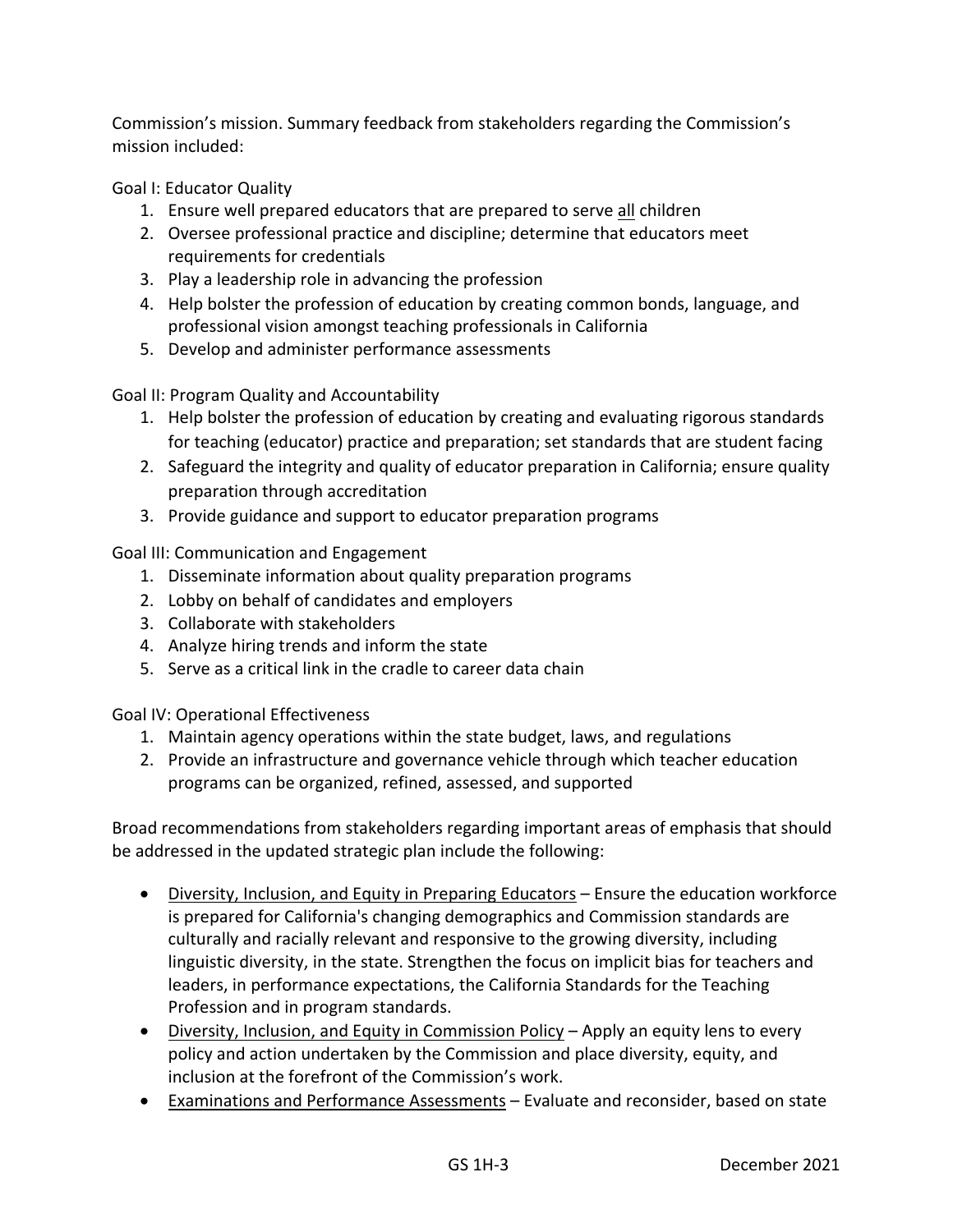of the art methodology and national standards, how the Commission measures and assesses the quality and readiness of beginning educators in regards to licensing examinations and performance assessments and study the impact of these measures and monitor their predictive validity.

- Recruitment Continue to support and strengthen efforts to recruit a diverse and adequate education workforce.
- Accreditation Review and adjust as necessary the recently streamlined accreditation system to ensure it is meeting the Commission's vision for a performance based, data driven process that leads to high quality educator preparation programs.
- Data, Reporting, and Transparency The Commission has increased transparency through its data dashboards, but the field would appreciate more reporting on and use of these data for policy analysis, decision making and continuous program improvement.
- Communication Expand and improve communications with stakeholders. Stakeholders consistently expressed appreciation for the availability of office hours and webinars, especially during the upheaval caused by COVID-19 this year. There is a desire to see this become a regular, ongoing communication strategy.
- Credentialing Stakeholders urge the creation of an Early Childhood Education (ECE) credential and suggested that a return to a requirement for professional growth for credential renewal should be considered. Many stakeholders recommended that the Commission increase the use of online forms, communications, and services.
- Leadership Play a leadership role in advancing the profession by creating common bonds, language, and professional vision amongst teaching professionals in California.

#### **A Draft Conceptual Framework for the Commission's Strategic Plan**

Several themes emerged during the strategic planning process that Commissioners have suggested need to guide the agency's work not as stand-alone goals and objectives, per se, but rather as a broader framework that shapes the Commission's goals and objectives and the ways in which the work of the Commission is undertaken. Figure 1 below attempts to capture this idea, where the Commission's mandatory responsibilities are organized into three focus areas, (1) Educator Quality, (2) Program Development, and (3) Licensure. As depicted in Figure 1, Commission practice across the board would be grounded by data informed decision making, and by a focus on advancing equity, inclusion and diversity to the full extent possible. The outer circle identifies five ways in which the Commission would conduct its work.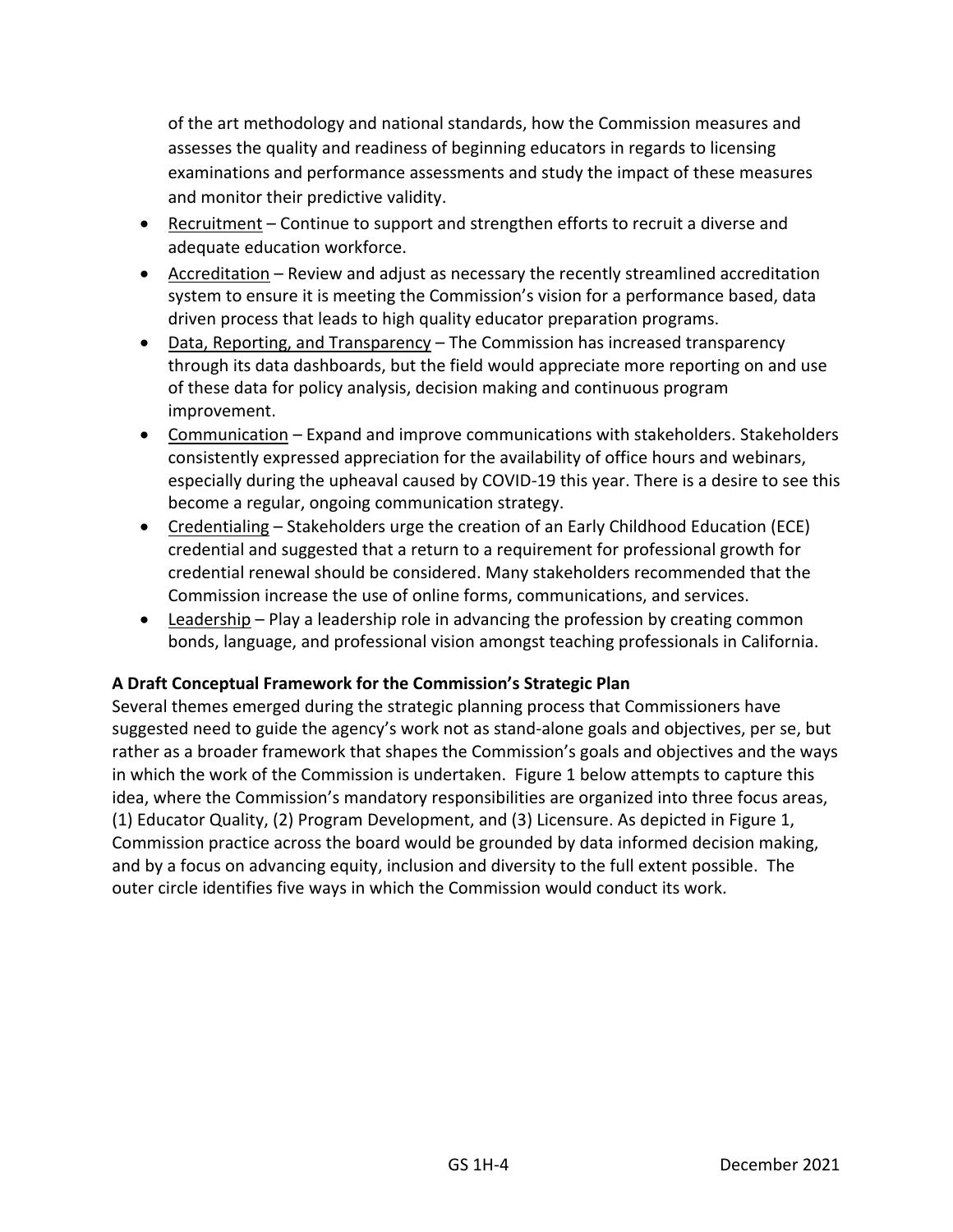

Figure 1: Draft Conceptual Framework for the Commission's Strategic Plan

#### **Revisiting the Commission's Vision, Mission and Values**

In April 2021, Commissioners took stock of the feedback provided by stakeholders as well as their own views regarding the ways in which the mission, vision, values and goals in the current strategic plan should be updated and reframed to meet the changing context in which the Commission does its work. Each of these components of the strategic plan are reviewed in this section of the agenda item and represents Commissioner feedback collected during the April strategic planning session. Draft revised Vision, Mission, and Values statements are provided for Commission discussion and consideration.

Current Vision Statement:*All of California's students, preschool through grade 12, are inspired and prepared to achieve their highest potential by well prepared and exceptionally qualified educators.* 

Commissioners surfaced the following observations and recommendations regarding the current vision statement during their April 2021 discussion of the current vision statement:

Our vision should:

• reflect a commitment to advancing diversity, equity and inclusion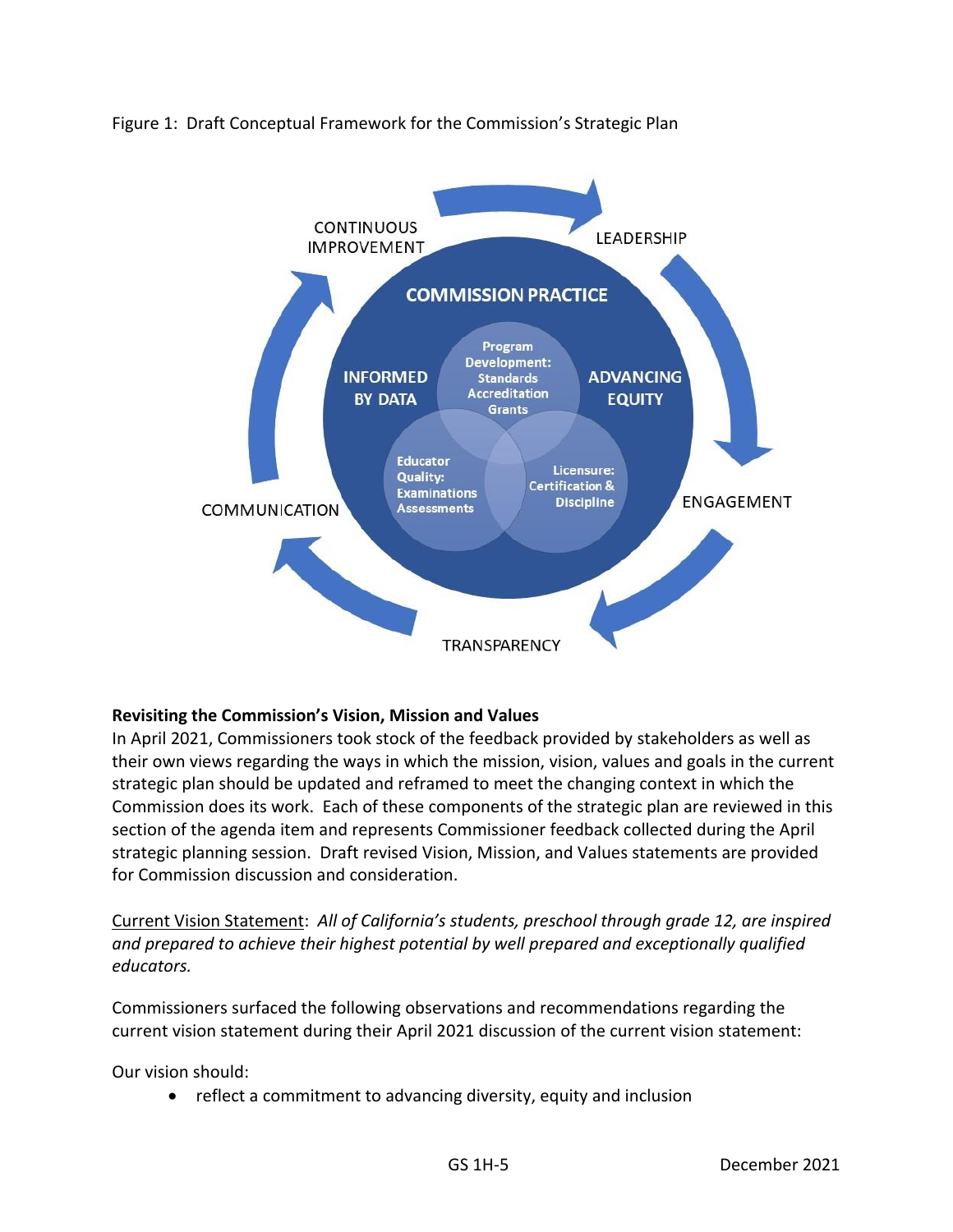- attend to the whole population of educators, not just those entering the workforce
- include the idea of a diverse and representative workforce that reflects the student body
- focus on educating the whole child, preschool through grade 12 and beyond; and go beyond a singular focus on academic standards
- call out specifically Cultural preparedness
- define "highest potential" to include social/emotional health as well as academic achievement

**A vision statement in a strategic plan describes what an organization aspires to. It provides a definition of where they are going and their commitment to making bold progress in a particular direction.** The following draft vision statements attempt to incorporate the issues and priorities surfaced by Commissioners and stakeholders, and are offered for discussion and feedback:

Draft Vision Statement 1: *All students in California's public schools are served by a diversity of educators who enact excellence in inclusive, anti-racist, culturally relevant practice; provide equitable and inspired opportunities for success, access, and expression of learning; and attend to the emotional, social, mental, and academic well-being of students.* 

Draft Vision Statement 2: *California's educators reflect the diversity of the students they serve, are culturally competent and well prepared to address students' academic, social and emotional needs, and provide the learning supports that help all students<sup>1</sup> reach their full potential.*

Draft Vision Statement 3: *California's diverse, equity minded educators provide the learning supports needed for all students to reach their full potential.*

Current Mission Statement: *To ensure integrity, relevance and high quality in the preparation, certification and discipline of the educators who serve all of California's diverse students.*

Comments surfaced by Commissioners regarding the current mission statement include:

<sup>1</sup> The Commission's standards for educator preparation refer to "all students" or "all Birth–22 students." This phrase is intended as a widely inclusive term that references all students attending public schools. Students may exhibit a wide range of learning and behavioral characteristics, as well as disabilities, dyslexia, intellectual or academic advancement, and socio-cultural differences based on ethnicity, race, socioeconomic status, gender, gender identity, gender expression, sexual orientation, culture, language, religion, and/or geographic origin. The range of students in California public schools also includes students whose first language is English, English learners, and Standard English learners. This inclusive definition of "all students" applies whenever and wherever the phrase "all students" is used in the Commission's standards, performance expectations, performance assessments and other reports and documents.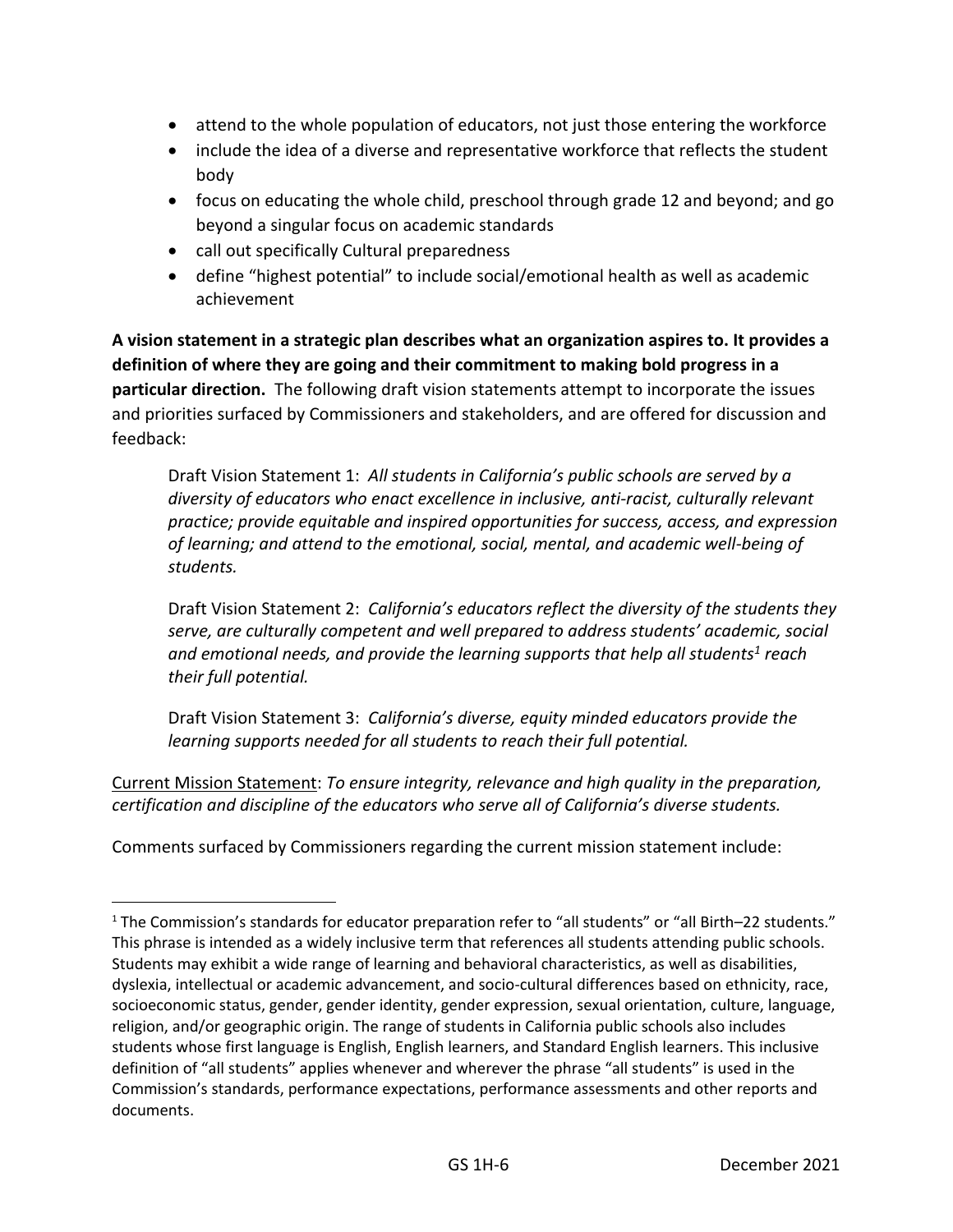- The mission should include a focus on equity, inclusion and diversity
- The order of terms should be reconsidered; "relevance" should perhaps come before "integrity"
- The current mission statement should address the Commission's new work around teacher recruitment and grant management

**A mission statement should summarize at the highest level why an organization exists. Everything they do should contribute to their ability to achieve the mission.** The following draft revised mission statements attempt to incorporate the issues and priorities surfaced by Commissioners and stakeholders, and are offered for discussion and feedback:

Draft Mission Statement 1: *To ensure relevance, high quality and integrity in the preparation, certification and discipline of the educators who serve California's students, and advance equity, inclusion and diversity in the recruitment and preparation of the education workforce.*

Draft Mission Statement 2: *To ensure relevance and quality while advancing equity, inclusion and diversity in the recruitment, preparation and licensure of California's education workforce.*

#### Current Statement of Values

- *a) We recognize and promote excellence in the preparation and practice of California's education workforce.*
- *b) We value and promote equity, quality, inclusiveness and diversity in standards, programs, practices, people and the workplace.*
- *c) We are dedicated and committed to the education and welfare of California's diverse students.*
- *d) We value the voices, ideas and understanding of educators, parents/guardians, students, our partners, stakeholders and employees.*
- e) *We embrace the spirit of innovation that enables us to transform our vision into reality.*

#### Comments from Commissioners:

- What do we mean by the term "values?" How are we using this term? Values focus on what's guiding the Commission's work. Values provide a lens that guides our work. Do our values around equity and inclusion need to be strengthened?
- We do value voices as indicated in item (d). How are we acting on this? Inclusion of parents and families in the valuing the voices idea is key. We have two clients, the child and the family in order to address the whole child. Do we need a stronger word than just "value" in (d)? A more action-oriented word would be better.
- Include that our work is based in research and data as well as voices of stakeholders. We now have more data to help inform our decisions, so add value about seeking out and using data to support our decisions about the work we do.
- Discipline may not be term we want to use; focus on ongoing conduct of educators. Preparation and practice, provide a more positive focus than discipline as a concept.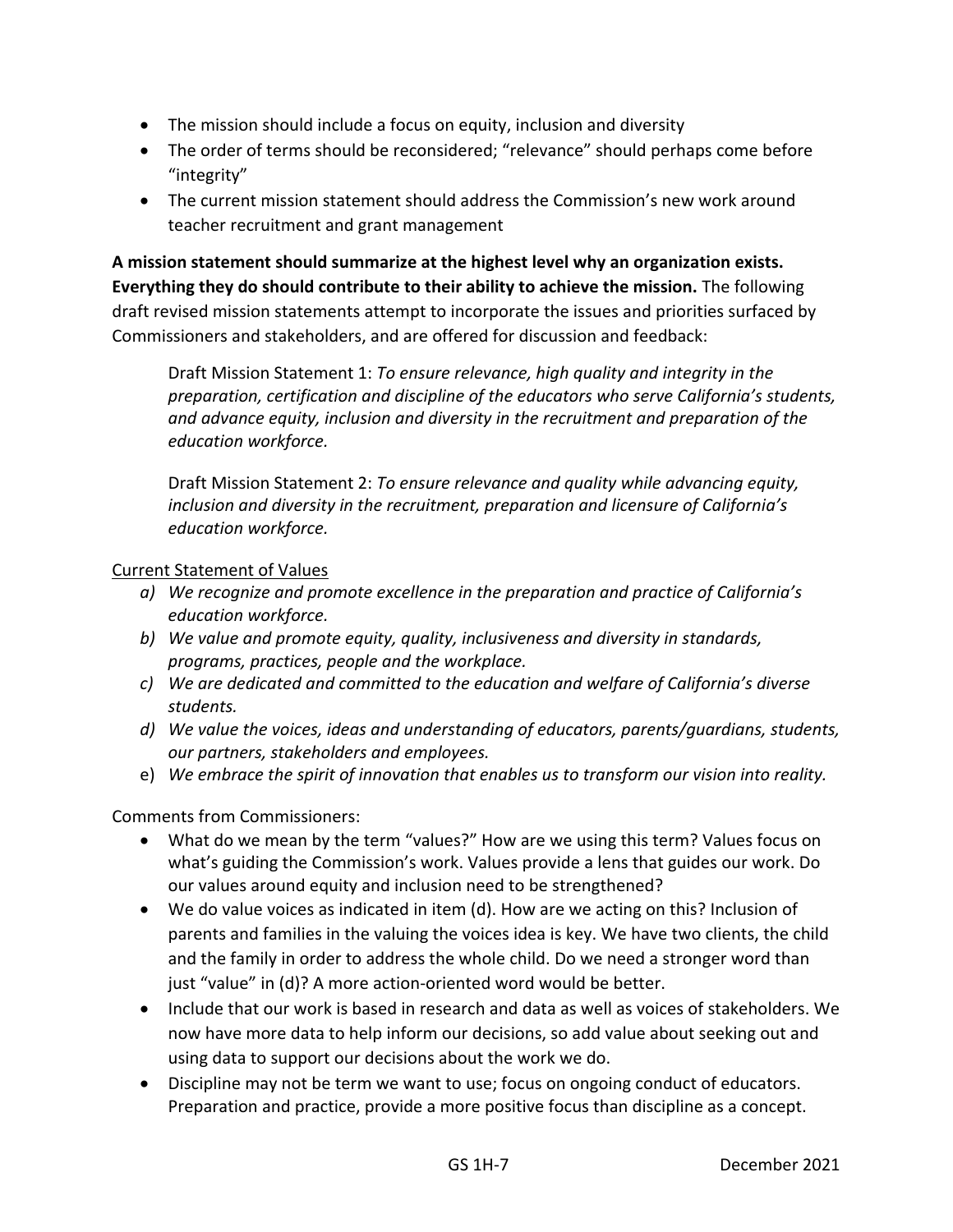Why is "quality" in (b) rather than in (a)? It may dilute the concepts of equity and diversity.

- We need to have a clear and explicit focus on diversity, equity and inclusion; whole educator; whole child.
- We value a diverse workforce, and the ways in which the diversity of our educator's lived experiences inform cultural competence and responsiveness to California's diverse student population.
- We are striving to do these things but we don't talk about the attributes of the people entering the teaching profession. Knowledge and ability to relate to and understand students who are different than themselves are important dispositions for prospective teachers.
- Do we need more space to prepare students for the  $21^{st}$  century? Critical thinking, problem solving, more of that skillset? Do we need to be stronger in our belief in taking them where they are and accelerating their learning? What is our expectation? How do we honor the idea that all students can learn?
- We may have moved away from inclusive education over the last year so could use more focus on all students. Educators must recognize and identify assets that students bring to the classroom. Candidates must really understand that.

**The Commission's values represent core beliefs and commitments that are shared among Commissioners and staff, drive the agency's culture and priorities, and provide a framework in which decisions are made and work is carried out.** A recurring theme in the Commission's discussion of the values section of the strategic plan was a desire to strengthen the action orientation of these statements. In reviewing strategic plans from other like-organizations, the approach taken by the [Ontario College of Teachers](https://www.oct.ca/about-the-college/mission-vision-values) in Ontario Canada provides an example for the Commission's consideration, adaptation and use:

#### *VALUES: The Commission commits to:*

- *Advance equity, inclusion and diversity in standards, programs, practices, people and the workplace;*
- *Recognize and promote excellence in the preparation and practice of California's education workforce;*
- *Use data to inform and direct decision making;*
- *Engage meaningfully with stakeholders in the development and implementation of policy;*
- *Listen to the voices and ideas of educators, parents/guardians, students, our partners, stakeholders and employees as we conduct the business of the Commission;*
- *Innovate as we transform our vision into reality;*
- *Play a leadership role in advancing the education profession*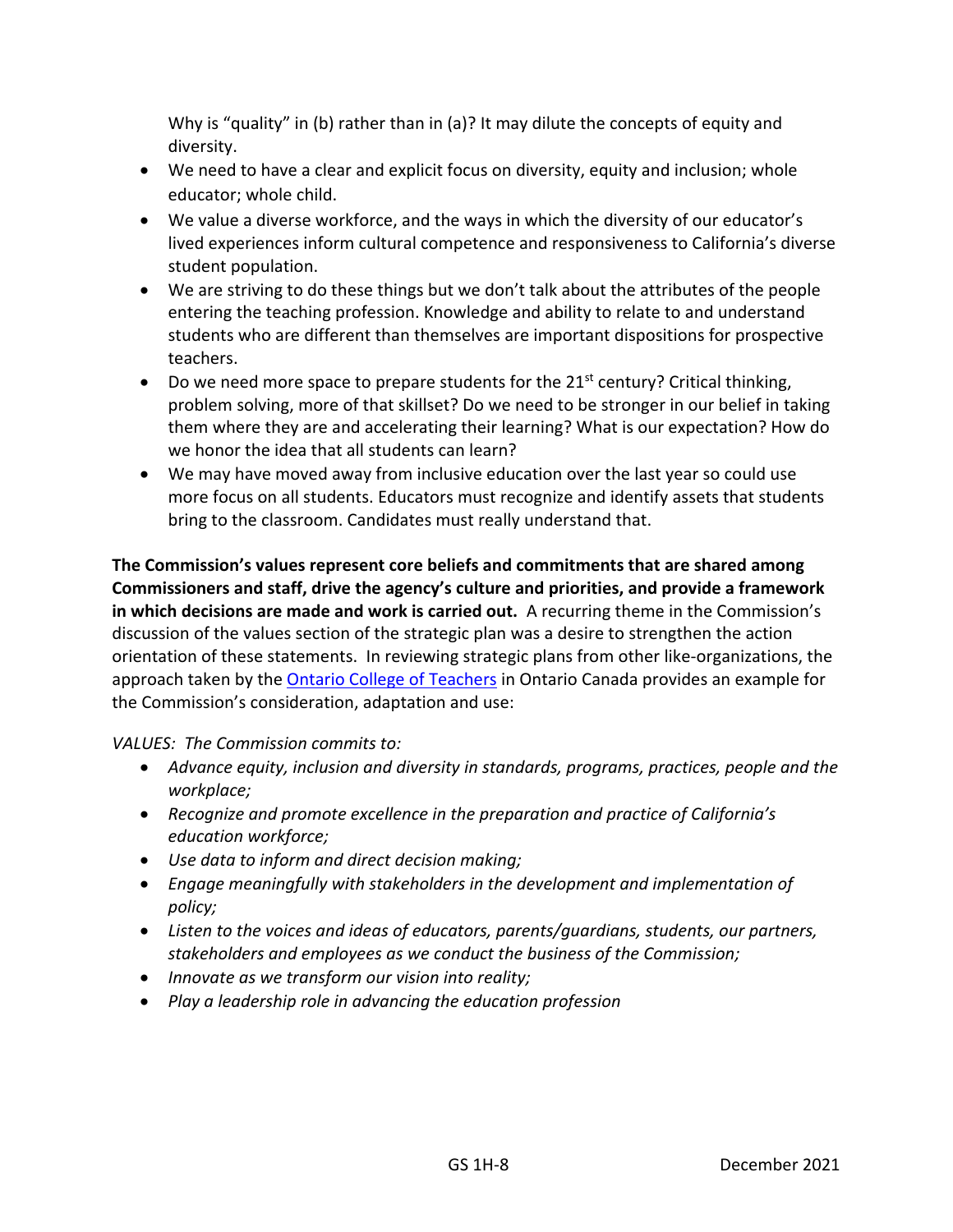#### **Revisiting the Commission's Strategic Goals**

The goal areas in the current strategic plan are organized around the mandated functions set forth in statute for the Commission. Staff recommend that the Commission continue with this approach, ensuring that we are focused on what the agency was established to do. The three focus areas depicted in the draft conceptual framework above and described more fully below might serve to anchor the strategic plan and provide an important future looking framework for the agency's work.

#### Focus Area 1: Educator Quality

This area of the Commission's work includes developing performance expectations for prospective credential holders; and developing and maintaining high quality, valid and reliable performance assessments and examinations required for licensure.

#### Focus Area 2: Program Development

This area of the Commission's work includes developing standards that define expectations for program quality and focus on diversity, equity and inclusion; accrediting close to 250 sponsors of educator preparation programs; and managing close to \$500 million in grant funding for the recruitment and preparation of future teachers

#### Focus Area 3: Licensure

This area of the Commission's work includes issuing credentials and monitoring teacher assignment; and monitoring prospective and current educator professional fitness.

During the strategic planning session, Commissioners will:

- Discuss the proposed conceptual framework and identify changes or amendments;
- Discuss the draft vision, mission and values statements and provide specific feedback; and
- Consider how commitments to advancing DEI and using data to inform decision making will inform the Commission's work.

#### **Staff Recommendation**

Staff seeks direction regarding needed updates to the mission, vision, values, goals, and strategic objectives included in the Commission's current strategic plan.

#### **Next Steps**

Based on the Commission's feedback and direction, the staff will develop a draft revised strategic plan for consideration at a future Commission meeting.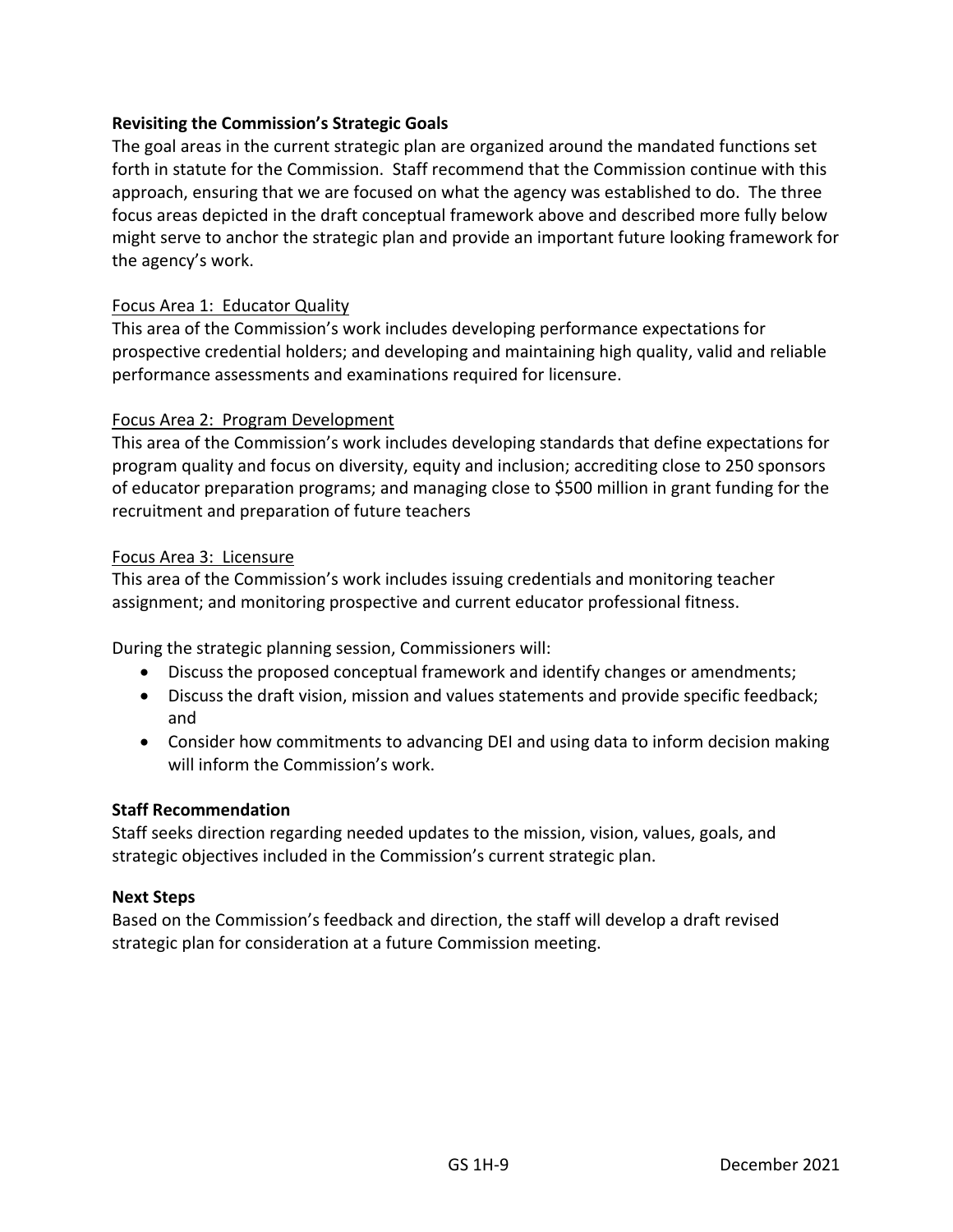# **Attachment A**

#### **The Commission's Statutory Mandate**

<span id="page-10-0"></span>The applicable statutes that guide the Commission's work are provided below. These are not comprehensive of all Education Code sections that authorize the Commission's work but are the broader statutes that govern the scope of the agency's work.

#### *Licensing of California Educators*

- **E** Grant a preliminary teaching credential to candidates who meet the requirements (Ed Code [section 44225 \(1\)\)](http://leginfo.legislature.ca.gov/faces/codes_displaySection.xhtml?sectionNum=44225.&lawCode=EDC).
- **EXTER** Grant a professional teaching credential to candidates who meet the requirements (*Ed* Code [section 44225 \(2\)\)](http://leginfo.legislature.ca.gov/faces/codes_displaySection.xhtml?sectionNum=44225.&lawCode=EDC).
- **•** Grant teaching specialty licenses including adult education, early childhood education, bilingual education, and school services which include administrators, counselors, librarians, nurses and therapists (Ed Code sections [44225\(2\), 44225\(3\) and 44225\(4\)\)](http://leginfo.legislature.ca.gov/faces/codes_displaySection.xhtml?sectionNum=44225.&lawCode=EDC).
- Establish standards for the issuance and renewal of credentials, certificates and permits (Ed Code [section 44225\(d\)\)](http://leginfo.legislature.ca.gov/faces/codes_displaySection.xhtml?sectionNum=44225.&lawCode=EDC).

#### *Accreditation of Educator Preparation Programs*

- Establish standards, assessments and examinations for the entry and advancement in the education profession (Ed Code [section 44225\(a\)\)](http://leginfo.legislature.ca.gov/faces/codes_displaySection.xhtml?sectionNum=44225.&lawCode=EDC).
- Adopt a framework and general standards for the accreditation of preparation programs (Ed Code [section 44225\(h\)\)](http://leginfo.legislature.ca.gov/faces/codes_displaySection.xhtml?sectionNum=44225.&lawCode=EDC).
- **E** Establish a system for accreditation of educator preparation (Ed Code sections [44372,](http://leginfo.legislature.ca.gov/faces/codes_displaySection.xhtml?sectionNum=44372.&lawCode=EDC) [44373](http://leginfo.legislature.ca.gov/faces/codes_displaySection.xhtml?sectionNum=44373.&lawCode=EDC) and [44374\)](http://leginfo.legislature.ca.gov/faces/codes_displaySection.xhtml?sectionNum=44374.&lawCode=EDC).
- Ensure subject matter competency through assessments and/or programs for teaching credentials (Ed Code [section 44225 \(r\)](http://leginfo.legislature.ca.gov/faces/codes_displaySection.xhtml?sectionNum=44225.&lawCode=EDC) and Ed Code [section 44311\)](http://leginfo.legislature.ca.gov/faces/codes_displaySection.xhtml?sectionNum=44311.&lawCode=EDC).
- Develop and administer performance assessments [\(Ed Code](http://leginfo.legislature.ca.gov/faces/codes_displaySection.xhtml?sectionNum=44320.2.&lawCode=EDC) section 44320.2).
- Collect annual Accreditation Fees and Extraordinary Fees (Ed Code section [44374.5\).](http://leginfo.legislature.ca.gov/faces/codes_displaySection.xhtml?sectionNum=44374.5.&lawCode=EDC)

#### *Monitor and Address Educator Misconduct*

- Establish and appoint individuals to a Committee of Credentials (Ed Code [section 44240\)](http://leginfo.legislature.ca.gov/faces/codes_displaySection.xhtml?lawCode=EDC§ionNum=44240.) and have direct supervision of the Committee (Ed Code [section 44242\)](http://leginfo.legislature.ca.gov/faces/codes_displaySection.xhtml?sectionNum=44242.&lawCode=EDC).
- Present allegations of misconduct by an applicant or credential holder to the Committee of Credentials, which includes an initial investigation for probable cause of the allegation (Ed Code [section 44242.5\)](http://leginfo.legislature.ca.gov/faces/codes_displaySection.xhtml?sectionNum=44242.5.&lawCode=EDC).
- May adopt recommendations for discipline based on the Committee of Credentials finding of educator misconduct (Ed Code [section 44244.1\)](http://leginfo.legislature.ca.gov/faces/codes_displaySection.xhtml?sectionNum=44244.1.&lawCode=EDC).
- Privately admonish, publicly reprove, revoke or suspend for immoral and unprofessional conduct an individual's credential or deny approval of an application for a credential for evident unfitness for service (Ed Code [section 44421\)](http://leginfo.legislature.ca.gov/faces/codes_displaySection.xhtml?sectionNum=44421.&lawCode=EDC).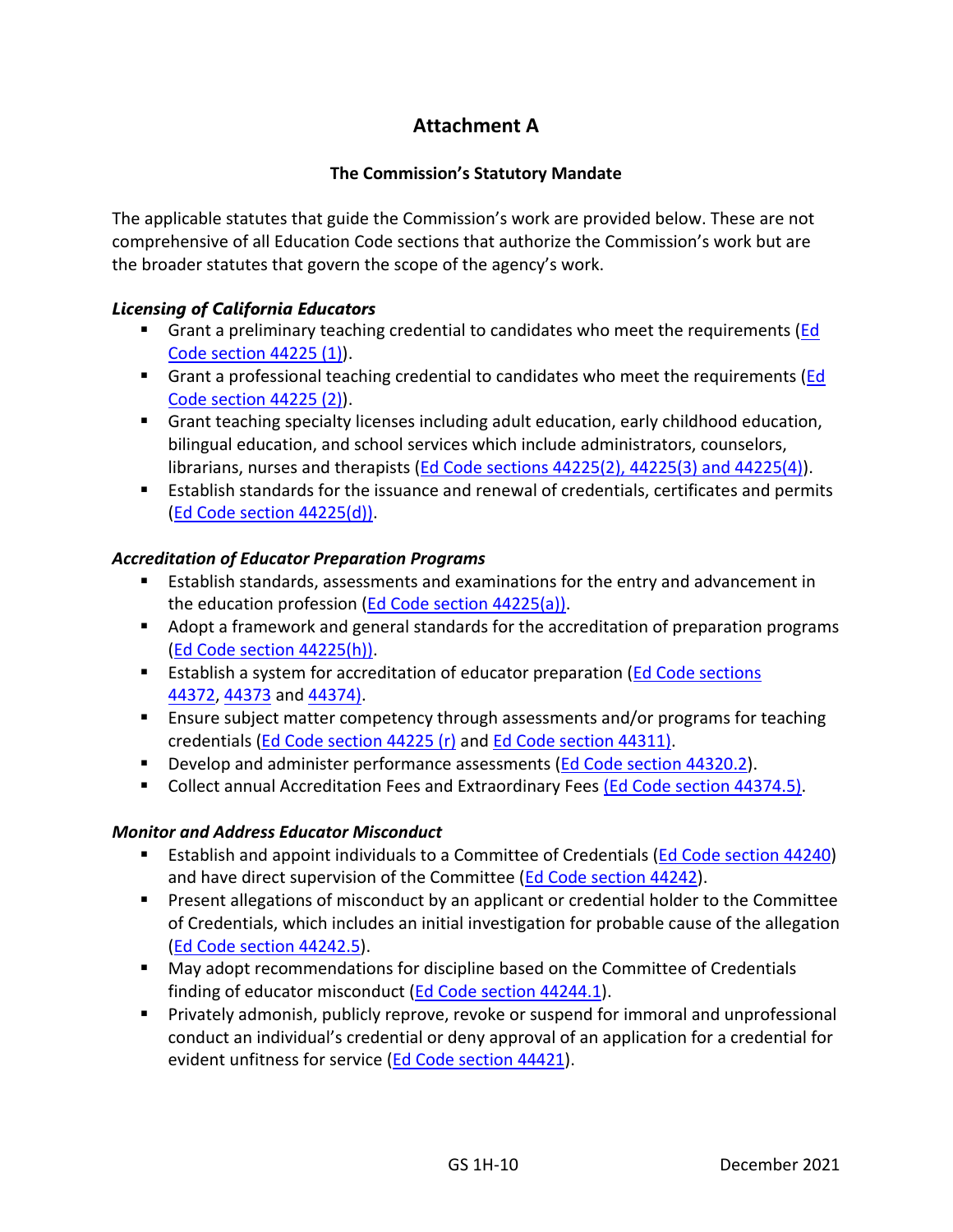#### *Additional Work Governed by Education Code*

- Monitor and report on the assignments of educators to determine they are assigned according to the document that has been issued to the educator [\(Ed](http://leginfo.legislature.ca.gov/faces/codes_displaySection.xhtml?sectionNum=44258.9.&lawCode=EDC) Code [sections](http://leginfo.legislature.ca.gov/faces/codes_displaySection.xhtml?sectionNum=44258.9.&lawCode=EDC) [44258.9](http://leginfo.legislature.ca.gov/faces/codes_displaySection.xhtml?sectionNum=44258.9.&lawCode=EDC) and [44258.10\)](http://leginfo.legislature.ca.gov/faces/codes_displaySection.xhtml?sectionNum=44258.10.&lawCode=EDC).
- Oversee grant programs aimed at supporting educators moving into the teacher pipeline, particularly in areas of high need [\(Ed Code Sections](http://leginfo.legislature.ca.gov/faces/codes_displaySection.xhtml?sectionNum=44415.&lawCode=EDC) [44415](http://leginfo.legislature.ca.gov/faces/codes_displaySection.xhtml?sectionNum=44415.&lawCode=EDC) and [44416\)](http://leginfo.legislature.ca.gov/faces/codes_displaySection.xhtml?sectionNum=44416.&lawCode=EDC).
- Develop and disseminate reports as required by the Ed Code and other laws, including:
	- o Teacher Supply Report [\(Ed Code](http://leginfo.legislature.ca.gov/faces/codes_displaySection.xhtml?sectionNum=44225.6.&lawCode=EDC) section 44225.6)
	- o Title II Report required by Title II of the 2008 Reauthorization of the Higher Education Act
	- o Annual Report from the Committee on Accreditation [\(Ed Code](http://leginfo.legislature.ca.gov/faces/codes_displaySection.xhtml?sectionNum=44373.&lawCode=EDC) section 44373  $(b)(5)$
	- o Annual Classified Report (Ed Code section [44393 \(f\)\)](http://www.leginfo.legislature.ca.gov/faces/codes_displaySection.xhtml?sectionNum=44393&lawCode=EDC)
	- o Conduct an Evaluation of the Classified Grant Program by July 1, 2021 [\(Ed](http://www.leginfo.legislature.ca.gov/faces/codes_displaySection.xhtml?sectionNum=44393&lawCode=EDC)  Code section [44393 \(e\)\)](http://www.leginfo.legislature.ca.gov/faces/codes_displaySection.xhtml?sectionNum=44393&lawCode=EDC)

The Commission's overall work governed by California Education Code can be found in its entirety [here.](https://www.ctc.ca.gov/docs/default-source/commission/agendas/2020-12/2020-12-1a-ed-code-sections-index.pdf)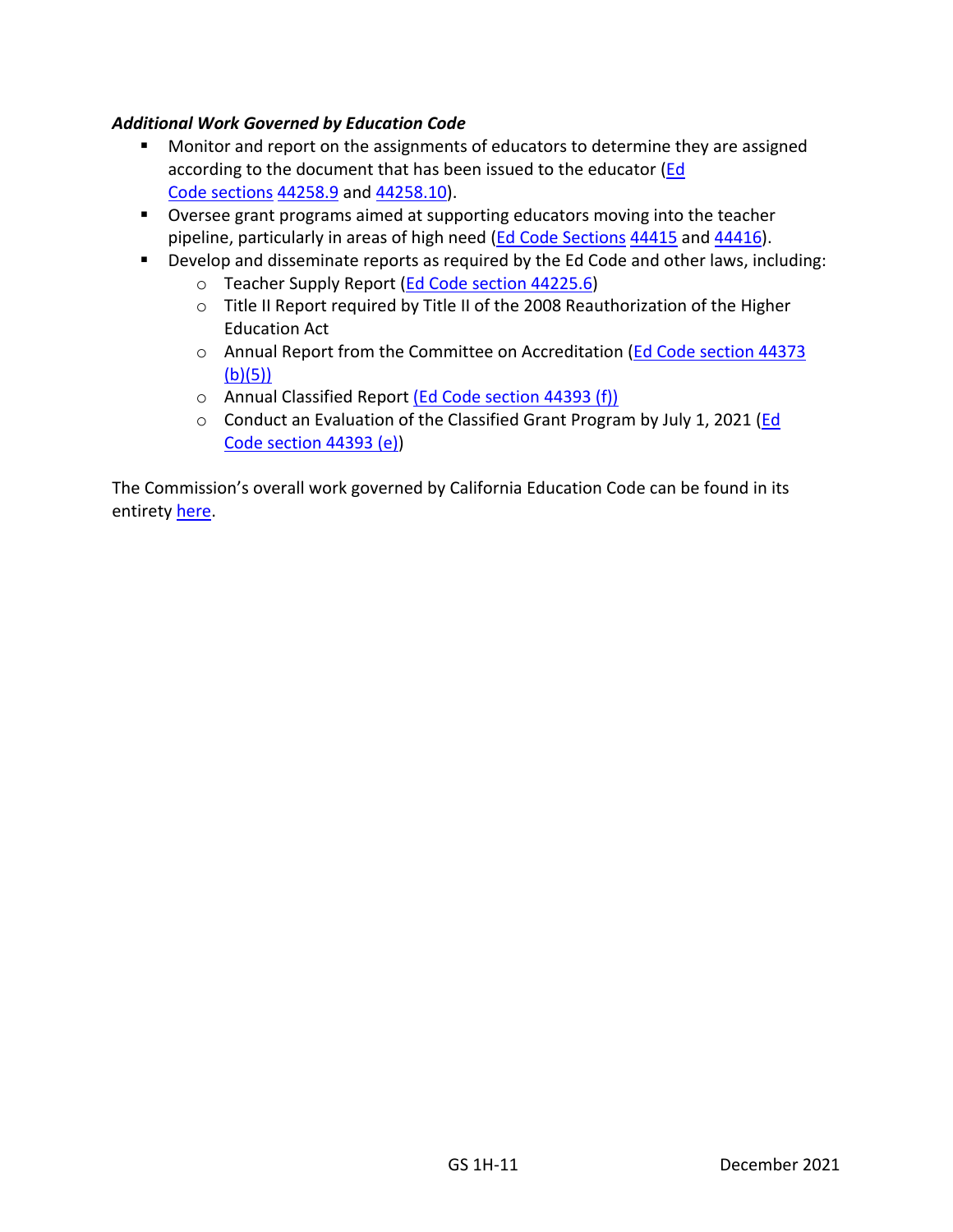# **Attachment B**

Commissioner comments and observations made during the December 2020 Strategic Planning Session in response to Stakeholder Feedback on the Commission's work.

Column A lists Commissioner comments and observations; Column B indicates whether the issue falls within the Commission's statutory mandate, lies adjacent to it, or is already operational; Column C identifies work that is underway regarding the issue.

|    | <b>GOAL AREA 1: EDUCATOR QUALITY</b>                                                                                                                                                                                                  | <b>Within Statutory</b><br><b>Mandate?</b> | Work being done in this area?                                                                 |
|----|---------------------------------------------------------------------------------------------------------------------------------------------------------------------------------------------------------------------------------------|--------------------------------------------|-----------------------------------------------------------------------------------------------|
| 1. | Recruitment                                                                                                                                                                                                                           |                                            |                                                                                               |
|    | a) Support recruitment of teachers of color                                                                                                                                                                                           | Clear in mandate                           | Issuing grants; standards;<br>accreditation                                                   |
| b) | Increase retention of teachers of color                                                                                                                                                                                               | Adjacent to mandate                        | <b>Broad monitoring</b>                                                                       |
| C) | Develop teacher mentoring program;                                                                                                                                                                                                    | Clear in mandate                           | Standards and accreditation                                                                   |
| d) | Create teacher leader certification                                                                                                                                                                                                   | Outside mandate                            |                                                                                               |
| e) | Decrease barriers to getting teachers of color into the<br>teaching profession.                                                                                                                                                       | Adjacent to mandate                        | Broad monitoring of credential<br>requirements; sponsoring<br>legislation to increase options |
|    | Decrease shortage of special education teachers                                                                                                                                                                                       | Adjacent to mandate                        | Issuing grants                                                                                |
| g) | Revisit structures such as fees, assessment opportunities and<br>sensitive data collection as barriers to candidates                                                                                                                  | Clear in mandate                           | <b>Broad monitoring</b>                                                                       |
|    | h) Review fee structures for first time candidates                                                                                                                                                                                    | Clear in mandate                           | <b>Broad monitoring</b>                                                                       |
| i) | Reduce fifth year programs to four-year programs (2)<br>concerns: Requires an early decision that you want to be a<br>teacher. Pay disparity is a locally bargained issue with<br>employers and districts, not in the CTC's purview.) | Outside mandate                            |                                                                                               |
| i) | What about extending induction to three years? What about<br>specific training for mentors/coaches?                                                                                                                                   | Adjacent to mandate                        | Training for mentors<br>addressed in standards and<br>accreditation                           |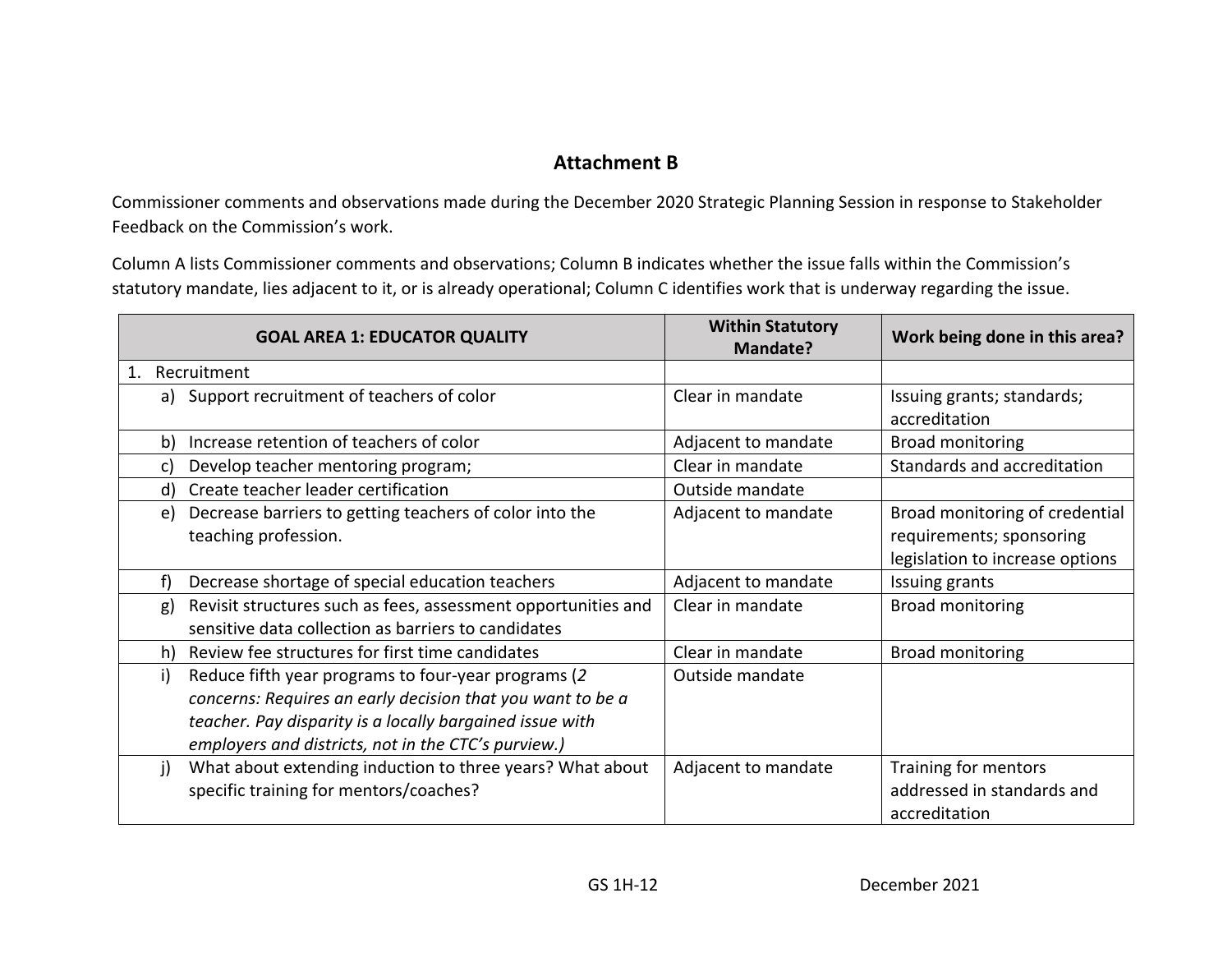| 2. |                                                        | <b>Revisit Testing</b>                                            |                                                    |                               |
|----|--------------------------------------------------------|-------------------------------------------------------------------|----------------------------------------------------|-------------------------------|
|    |                                                        | a) Deans of Education are concerned about testing, especially in  | Clear in mandate                                   | Proposed legislation will     |
|    |                                                        | this past year as a result of the pandemic. There is a need for   |                                                    | expand options                |
|    |                                                        | longer term thinking because of this natural experiment.          |                                                    |                               |
|    | b)                                                     | Increase options for documenting content knowledge (tests         | Adjacent to mandate                                | Proposed legislation will     |
|    |                                                        | and coursework)                                                   |                                                    | expand options                |
|    | c)                                                     | Collect testing data to look at bias in both standardized         | Operational                                        | Ongoing review by testing     |
|    |                                                        | testing and performance assessment                                |                                                    | contractor and staff          |
|    |                                                        | d) Question partnering with Pearson                               | Clear in mandate                                   | Pearson is the Commission's   |
|    |                                                        |                                                                   |                                                    | current contractor for        |
|    |                                                        |                                                                   |                                                    | examinations and assessments  |
|    | e)                                                     | What about focusing more on candidate performance than on         | Adjacent to mandate                                | Proposed legislation will     |
|    |                                                        | some of the other types of standardized tests?                    |                                                    | expand options                |
|    |                                                        | 3. Study CTC practices. How do we know we are doing things the    | Operational                                        | High level monitoring and     |
|    |                                                        | best way? For example, are we producing better teachers           |                                                    | engagement with the field     |
|    |                                                        | through the TPA?                                                  |                                                    |                               |
| 4. |                                                        | Explore how performance assessment enhances educator quality      | Clear in mandate                                   | Part of accreditation system  |
| 5. |                                                        | Collection and use of data                                        |                                                    |                               |
|    | a)                                                     | Revisit collection of data about candidate gender                 | Clear in mandate                                   | Working on process            |
|    |                                                        | identity/sexuality                                                |                                                    |                               |
|    | b)                                                     | Maintain data review for DEI and TPA: all commission-             | Clear in mandate                                   | Annual monitoring of TPA      |
|    |                                                        | approved models                                                   |                                                    | results                       |
|    | <b>GOAL AREA 2: PROGRAM QUALITY AND ACCOUNTABILITY</b> |                                                                   | <b>Relationship to Statutory</b><br><b>Mandate</b> | Work being done in this area? |
| 1. |                                                        | Clarify TPEs/CSTPs/Program Standards, how are they interpreted    |                                                    | Update to CSTP in process     |
|    |                                                        | at the field level?                                               | Clear in mandate                                   |                               |
|    |                                                        | 2. Support digital learning (Revise TPEs and Standards to require | Clear in mandate                                   | Area of focus due to pandemic |
|    |                                                        | that candidates learn to teach in online virtual settings)        |                                                    |                               |
| 3. |                                                        | Develop and engage in policies that encourage inquiry and         |                                                    | <b>Broad monitoring</b>       |
|    |                                                        | improvement over compliance                                       | Adjacent to mandate                                |                               |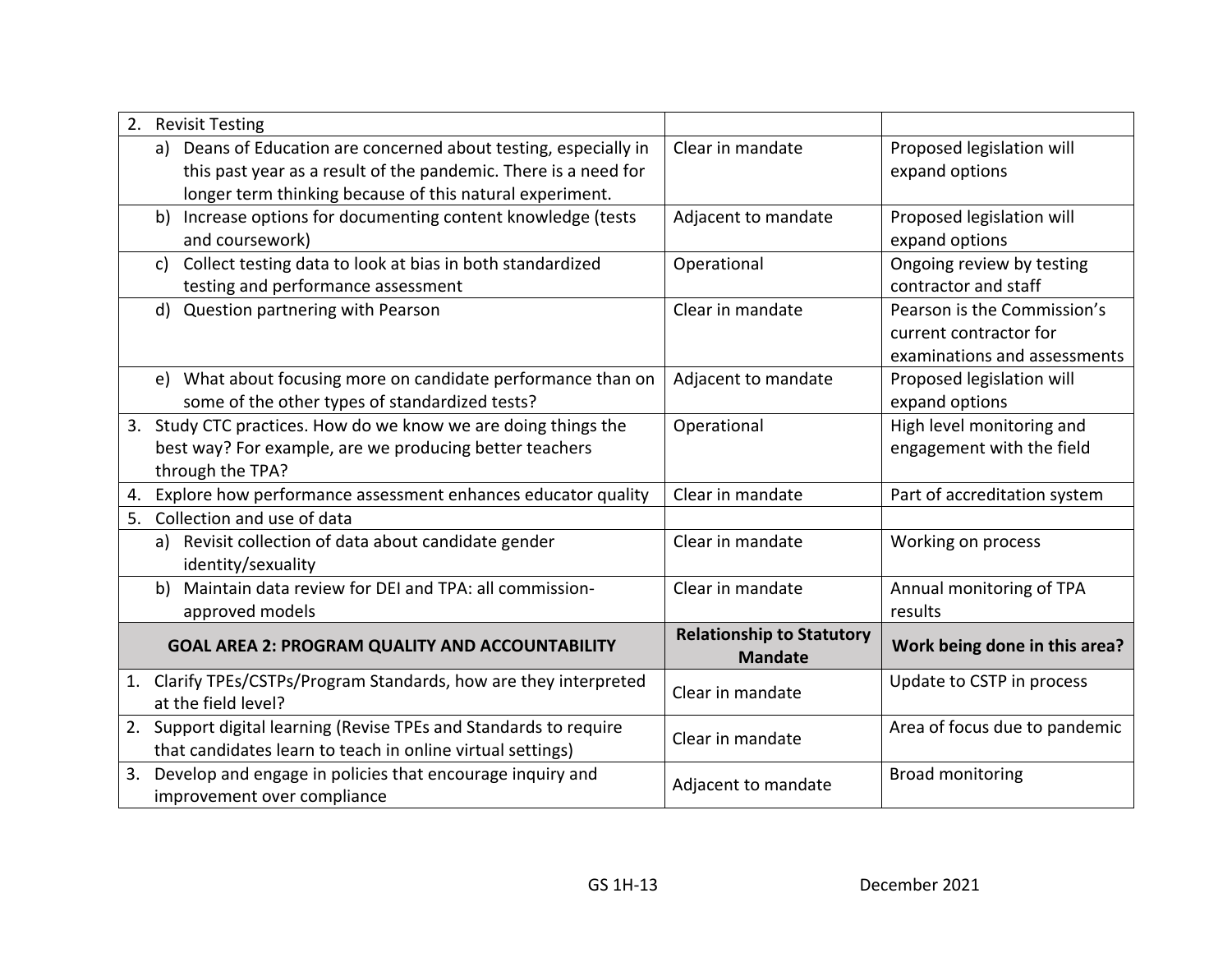| 4. Reflect on purpose and use of CTC data systems (ADS)                                                                                                | Clear in mandate    | High level monitoring and<br>engagement with stakeholders                                |
|--------------------------------------------------------------------------------------------------------------------------------------------------------|---------------------|------------------------------------------------------------------------------------------|
| 5. Enhance Teacher candidate survey at end of the teacher<br>preparation program; should have open ended questions.                                    | Operational         | Annual survey currently in use                                                           |
| 6. Gather more outcome data from preparation programs to speak<br>to the effectiveness of programs.                                                    | Clear in mandate    | Surveys, performance<br>assessments and ADS currently<br>focus on outcomes               |
| 7. Define program completer. There seem to be competing<br>definitions.                                                                                | Operational         | <b>Accreditation Data System</b>                                                         |
| Ease regulation of requirements for EPPs                                                                                                               | Clear in mandate    | Broad monitoring                                                                         |
| Decrease requirements for accreditation process<br>9.                                                                                                  | Clear in mandate    | <b>Broad monitoring</b>                                                                  |
| 10. Ensuring equity among accreditation activities for small vs. large<br>institutions                                                                 | Clear in mandate    | <b>Broad monitoring</b>                                                                  |
| 11. Ensure accreditation activities are balanced between large and<br>small institutions                                                               | Clear in mandate    | <b>Broad monitoring</b>                                                                  |
| 12. Determine if non IHEs can prepare educators                                                                                                        | Outside mandate     |                                                                                          |
| 13. Provide support for charter schools                                                                                                                | Outside mandate     |                                                                                          |
| 14. Integrating self-care beginning in preparation may help teachers<br>continue that practice into their classrooms                                   | Adjacent to mandate |                                                                                          |
| 15. Promote social/racial justice                                                                                                                      | Clear in mandate    | Commission standards for all<br>credential areas take this up;<br>under review this year |
| 16. Develop more opportunities for observation of practice                                                                                             | Outside mandate     |                                                                                          |
| 17. Enhance current policy promoting collaboration and<br>communication between LEAs and prep programs                                                 | Clear in mandate    | CTC, SBE and CDE joint<br>correspondence                                                 |
| 18. Explore the continuum of practice for feasibility within the two-<br>tier credential system                                                        | Clear in mandate    | <b>Broad monitoring</b>                                                                  |
| 19. Provide support beyond Induction                                                                                                                   | Outside mandate     |                                                                                          |
| 20. Consider the importance of the professional development<br>requirement for credential renewal and its role in developing<br>professional educators | Outside mandate     | CTC oversight of PD for<br>credential renewal eliminated<br>by Legislature               |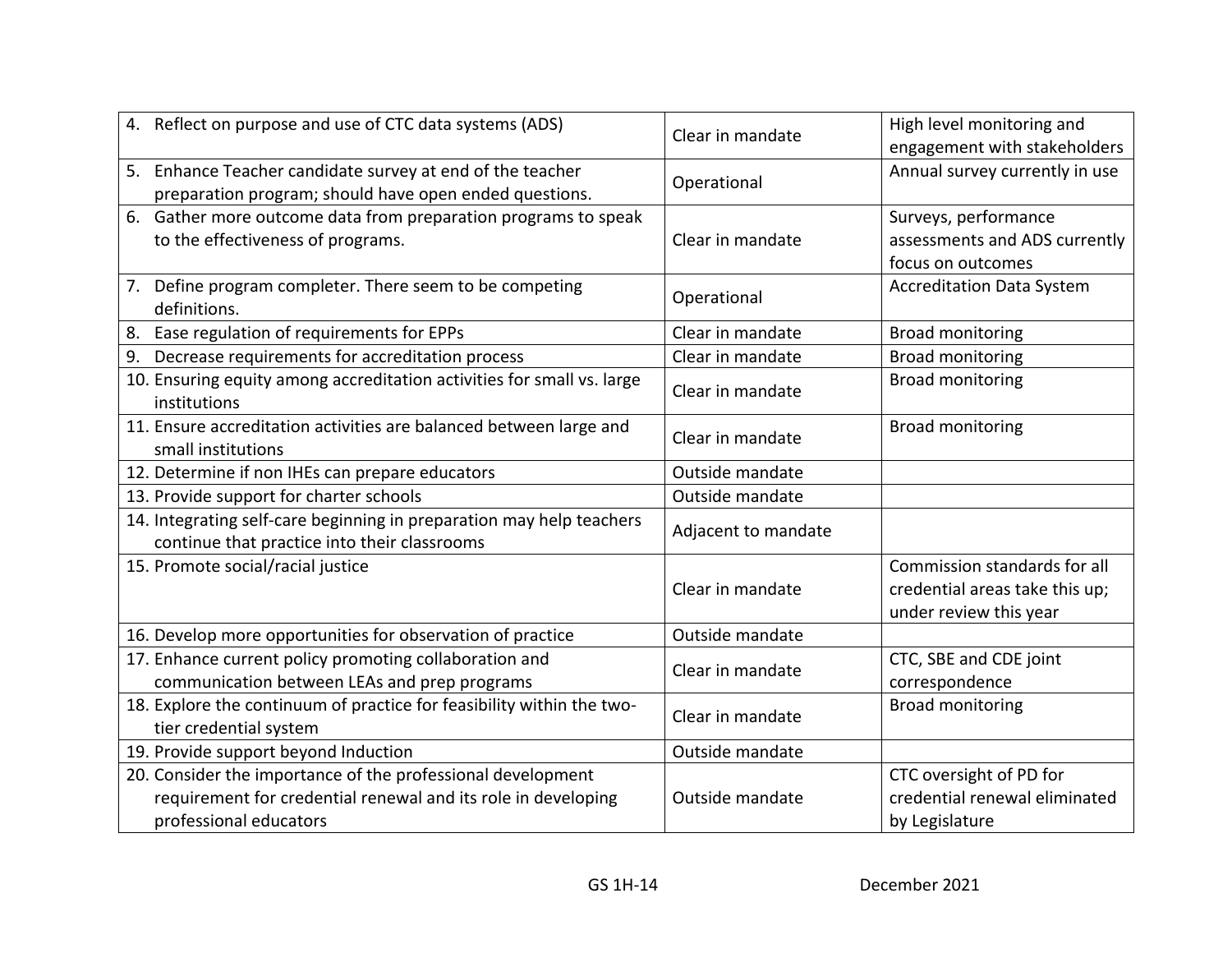| 21. Require PPS credential holders to secure professional learning                                            |                                | CTC oversight of PD for                |
|---------------------------------------------------------------------------------------------------------------|--------------------------------|----------------------------------------|
| beyond the initial credential                                                                                 | Outside mandate                | credential renewal eliminated          |
|                                                                                                               |                                | by Legislature                         |
| 22. Provide communication with community colleges for additional                                              |                                |                                        |
| insights for teacher recruitment and/or paraprofessional                                                      | Adjacent to mandate            |                                        |
| opportunities                                                                                                 |                                |                                        |
| 23. Invite communication with COE on work with diversity and equity                                           | Adjacent to mandate            |                                        |
| 24. Invite field representatives to share best practices at commission<br>meetings                            | Operational                    | Periodic reports from the field        |
| 25. Develop strategies to reduce shortage of science teachers                                                 | Adjacent to mandate            | Grant management                       |
| 26. Develop fiscal support for teacher preparation                                                            | Adjacent to mandate            | Grant programs provide some<br>support |
| 27. Review educator preparation programs at a high level (not micro<br>level) during accreditation activities | Clear in mandate               | <b>Broad monitoring</b>                |
| 28. Move beyond compliance in teaching to develop professional<br>educators                                   | Clear in mandate               | <b>Broad monitoring</b>                |
| 29. Have Preparation programs focus on diverse communities they                                               | Clear in mandate               | Addressed in standards; under          |
| serve                                                                                                         |                                | review in 2021                         |
| 30. Increase number of ways that subject matter competency can be                                             | Clear in mandate               | Sponsored legislation will             |
| demonstrated                                                                                                  |                                | create options                         |
| <b>GOAL AREA 3: COMMUNICATIONS AND ENGAGEMENT</b>                                                             | <b>Relationship to Mandate</b> | Work being done in this area?          |
| Increase web resources. Make user oriented?<br>1.                                                             | Operational                    | <b>Broad monitoring</b>                |
| 2. Improve communication strategies. Communication and                                                        | Operational                    | Office hours; online chat;             |
| technology are tied. Communication is what is said but also what                                              |                                | telephone hours; participation         |
| is not said, so what is sometimes shown is not understood by                                                  |                                | in stakeholder meetings and            |
| students/stakeholders.                                                                                        |                                | convenings                             |
| Provide programs best practices on how to communicate better<br>3.                                            | Adjacent to mandate            | <b>Broad monitoring</b>                |
| with candidates/teachers.                                                                                     |                                |                                        |
| 4. Share best practices on how programs can recruit people of color;                                          | Adjacent to mandate            | Participating in UCLA Educator         |
| include candidate voice here. DEI is dependent on leadership                                                  |                                | <b>Diversity Project</b>               |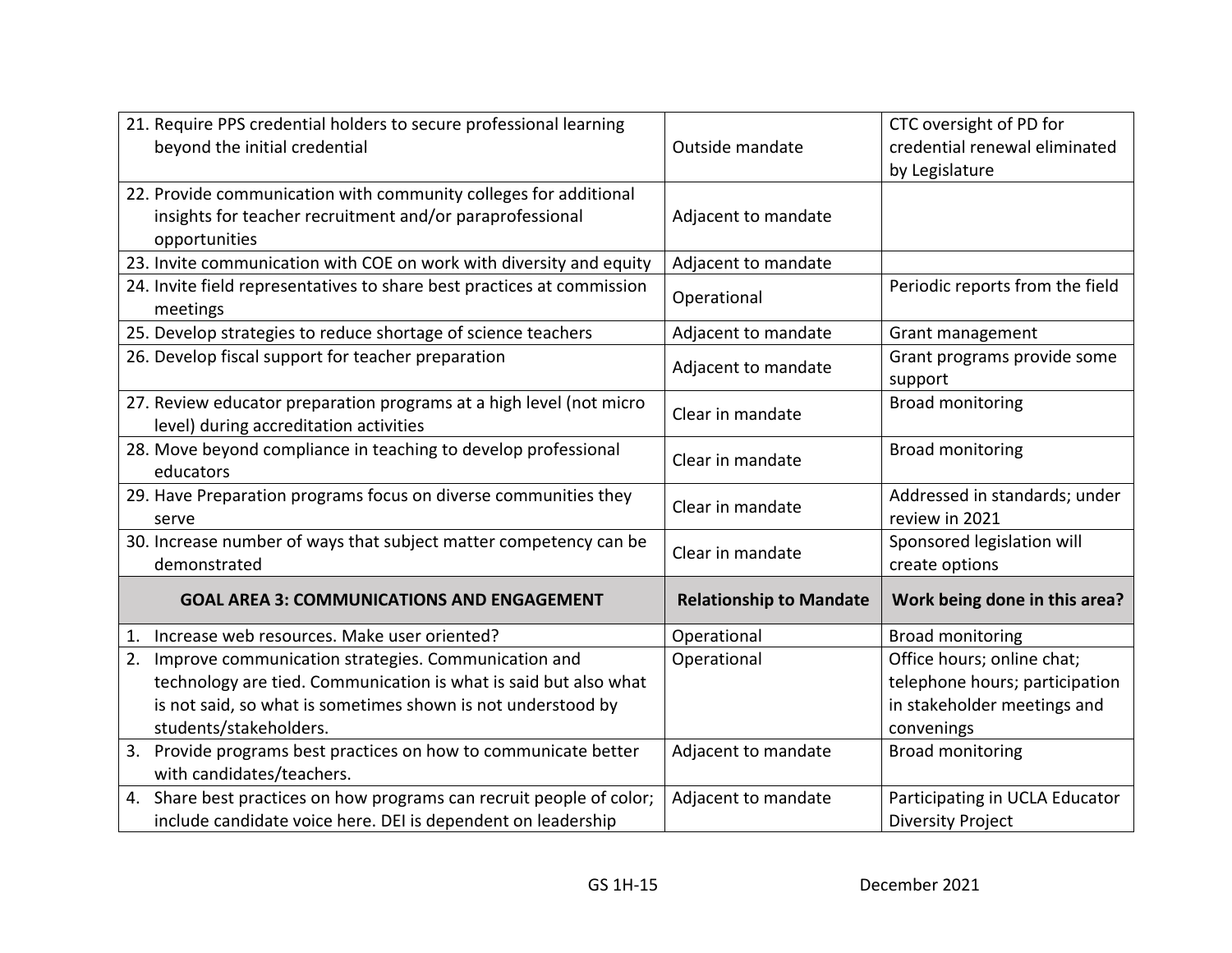| 5. Actively seek teacher candidate voices                             | Operational                    | Annual survey of program<br>completers; |
|-----------------------------------------------------------------------|--------------------------------|-----------------------------------------|
| Find and include new groups/stakeholders that need to be heard<br>6.  | Adjacent to mandate            |                                         |
| Improve communication with programs and ECE e.g. Certification        | Operational                    | Significant work launched in            |
| processes.                                                            |                                | 2021 in this area                       |
| Make logins consistent across technology platforms.                   | Operational                    |                                         |
| 9. We do not have one type of "everything" at the Commission          | Clear in mandate               | Regular outreach to                     |
| table; that is why we have expert groups that provide the             |                                | stakeholders                            |
| commission with information. That is the stakeholder connection.      |                                |                                         |
| 10. Strengthen the connections between undergraduate and              | Outside mandate                |                                         |
| professional preparation                                              |                                |                                         |
| 11. Integrate communication among other education state agencies      | Operational                    | Regular engagement with                 |
| (i.e., CDE, State Board)                                              |                                | other state agencies                    |
| 12. Strengthen family/community engagement for all teachers           | Clear in mandate               | In standards                            |
| 13. Engage families and the community in the process for teacher      | Outside mandate                |                                         |
| development                                                           |                                |                                         |
| 14. Rethink how educators engage with students and families           | Clear in mandate               | <b>Broad monitoring</b>                 |
| 15. Build relationships between preparation programs and LEAs,        | Adjacent to mandate            | Recent outreach to LEAs and             |
| especially around mentoring                                           |                                | <b>IHEs</b>                             |
| 16. Ensure language/communication is updated and current with         | Operational                    | <b>Broad monitoring</b>                 |
| educational trends/terminology/pedagogy                               |                                |                                         |
| 17. Advocate for funds to support our candidates/residents in all     | Adjacent to mandate            | Manage grant programs                   |
| programs (teaching, PPS, nursing, etc.)                               |                                |                                         |
| 18. Increase the need to examine diversity during accreditation       | Clear in mandate               | <b>Broad monitoring</b>                 |
| processes                                                             |                                |                                         |
| 19. Work with other state agencies to consider policy that would      | Clear in mandate               | <b>Broad monitoring</b>                 |
| result in POC wanting to enter and stay.                              |                                |                                         |
| <b>GOAL AREA 4: OPERATIONAL EFFECTIVENESS</b>                         | <b>Relationship to Mandate</b> | Work being done in this area?           |
| Increase use of collected data - e.g., Dashboards (how are they<br>1. | Operational                    | <b>Accreditation Data System</b>        |
| integrated into the accreditation system?)                            |                                |                                         |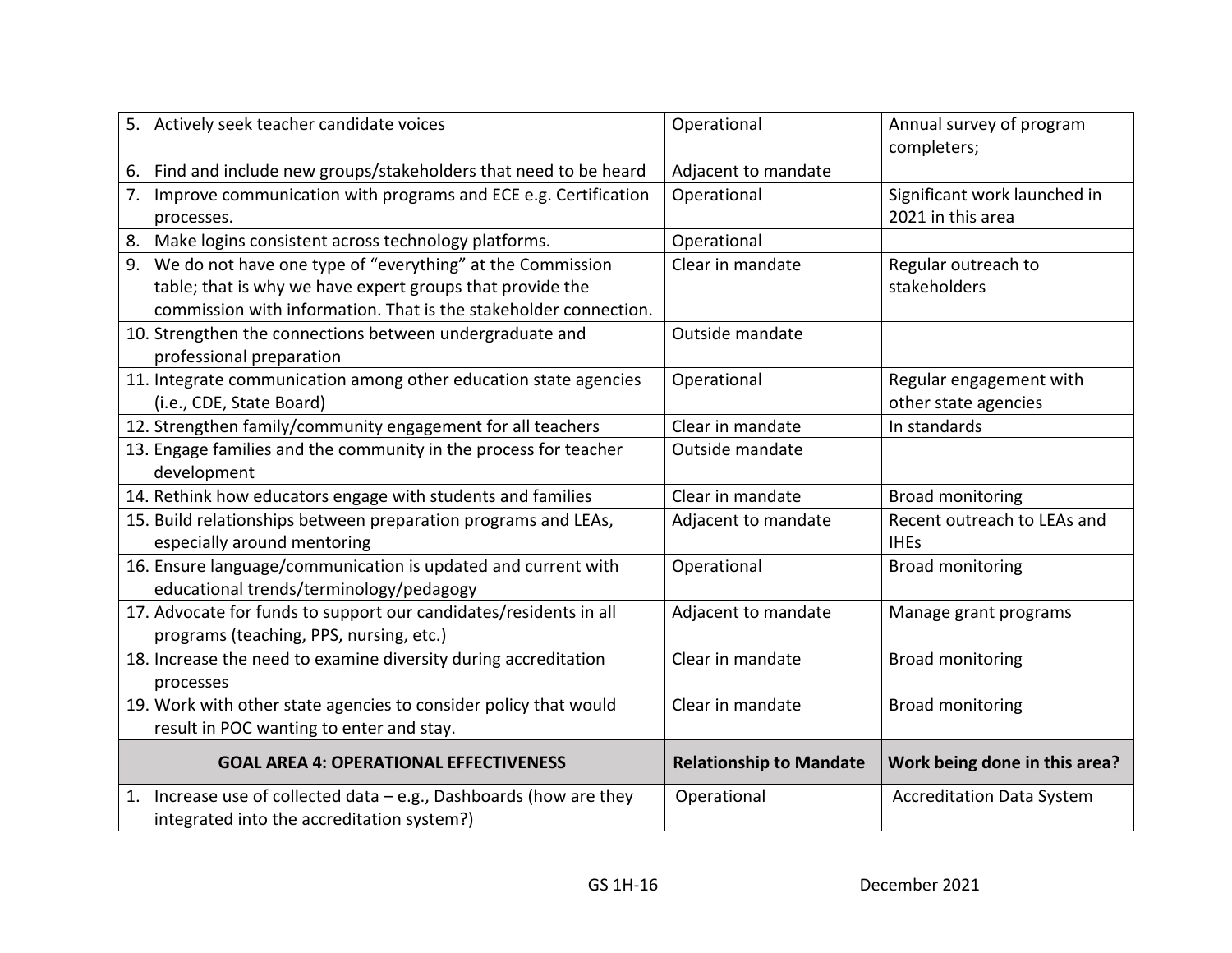| 2. | Monitor data collection: Commission collects a lot of data but              | Operational         | <b>Broad monitoring</b>        |
|----|-----------------------------------------------------------------------------|---------------------|--------------------------------|
|    | needs to use it more for things like standard setting. Updating the         |                     |                                |
|    | accreditation system, Dashboards.                                           |                     |                                |
| 3. | Increase online resources. Difficult to navigate.                           | Operational         | <b>Broad monitoring</b>        |
| 4. | Monitor and study CTC's practice. Can we look at how we do                  | Operational         | <b>Broad monitoring</b>        |
|    | things (tech) to determine if we're doing things the best way?              |                     |                                |
| 5. | Study 4-year integrated programs and how they are doing                     | Adjacent to mandate | Monitoring grant funded        |
|    |                                                                             |                     | integrated programs            |
| 6. | Modernize requirements - wet signatures, use technology vs.<br>paper copies | Operational         |                                |
|    | 7. Reduce fees for programs, candidates                                     | Adjacent to mandate | Fee's support agency           |
|    |                                                                             |                     | operations; reviewed and       |
|    |                                                                             |                     | updated periodically           |
| 8. | Adapt requirements, shift narrative away from compliance                    | Clear in mandate    | <b>Broad monitoring</b>        |
| 9. | Ensure that testing administrators and assessors do not bring               | Operational         | Ongoing Implicit bias training |
|    | implicit bias to work                                                       |                     | for staff, testing             |
|    |                                                                             |                     | administrators and assessors   |
|    | 10. Study what most influences recruitment/persistence of Special           | Adjacent to mandate | <b>Broad monitoring</b>        |
|    | Education candidates; perhaps the conditions of employment                  |                     |                                |
|    | rather than credential requirements that have impact                        |                     |                                |
|    | 11. Reduce requirements. Requirements constantly being added to             | Adjacent to mandate | <b>Broad monitoring</b>        |
|    | the knowledge/skills for credentials and t has a negative impact            |                     |                                |
|    | on recruitment and persistence, and it both costs more and takes            |                     |                                |
|    | longer                                                                      |                     |                                |
|    | 12. Balance mission of educator discipline in workload for                  | Operational         | <b>Broad monitoring</b>        |
|    | <b>Commission staff</b>                                                     |                     |                                |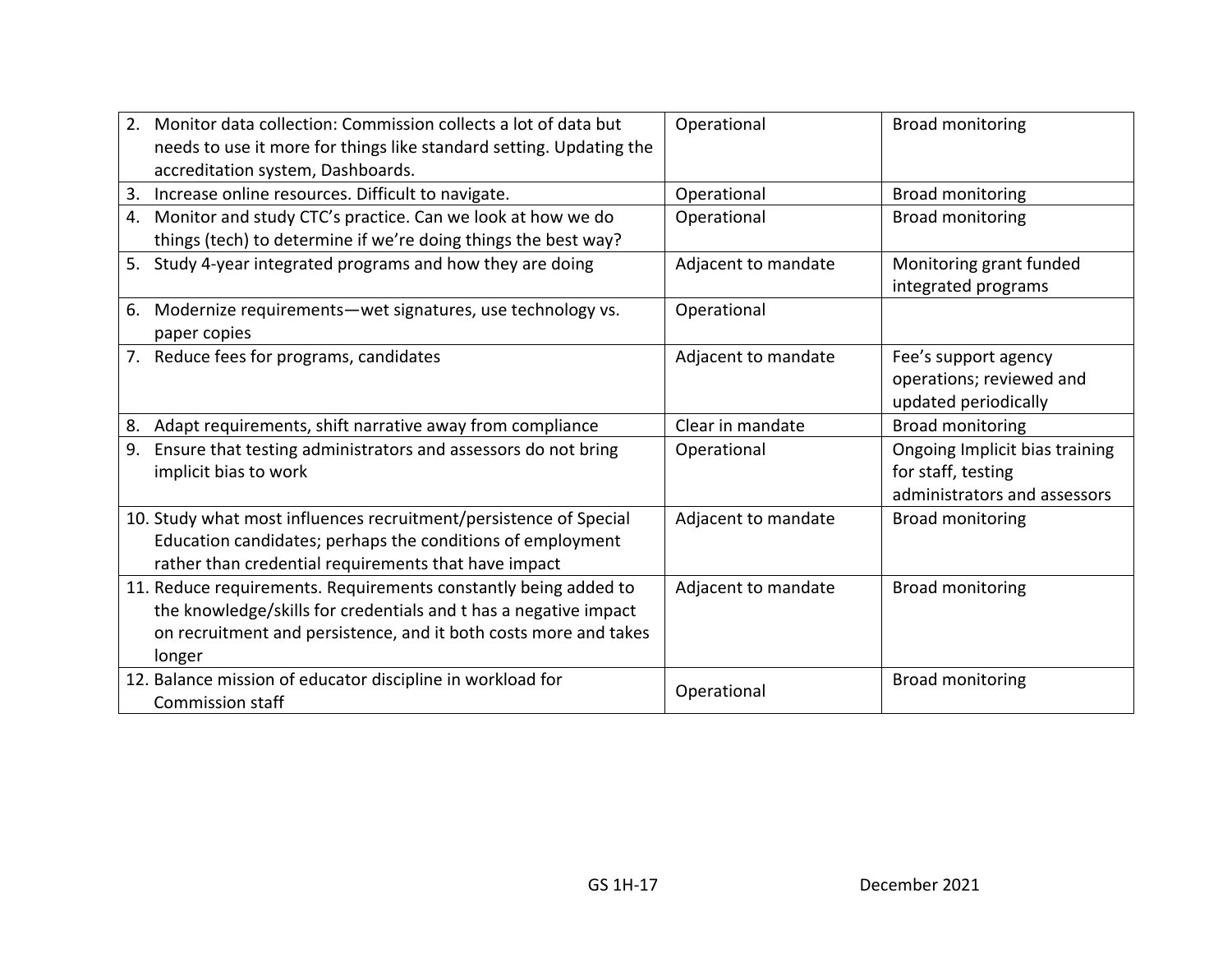## **Attachment C**

#### **Current Strategic Plan of the**

#### **Commission on Teacher Credentialing**

#### **Vision**

All of California's students, preschool through grade 12, are inspired and prepared to achieve their highest potential by well prepared and exceptionally qualified educators.

#### **Mission**

To ensure integrity, relevance, and high quality in the preparation, certification, and discipline of the educators who serve all of California's diverse students.

#### **Values**

The Commission's values represent core beliefs that are shared among Commissioners and staff, drive our culture and priorities, and provide a framework in which decisions are made and work is carried out.

- a) We recognize and promote excellence in the preparation and practice of California's education workforce.
- b) We value and promote equity, quality, inclusiveness and diversity in standards, programs, practices, people and the workplace.
- c) We are dedicated and committed to the education and welfare of California's diverse students.
- d) We value the voices, ideas and understanding of educators, parents, students, our partners, stakeholders and employees.
- e) We embrace the spirit of innovation that enables us to transform our vision into reality.

#### **Multi-Year Goals**

- *I. Educator Quality*
	- a) Maintain expectations for educator preparedness and performance that are responsive to the needs of California's diverse student population and promote 21st century teaching and learning.
	- b) Develop, maintain, and promote high quality authentic, consistent educator assessments and examinations that support development and certification of educators who have demonstrated the capacity to be effective practitioners.
	- c) Ensure that credential processing and assignment monitoring activities accurately, effectively, and efficiently identify educators who have met high and rigorous certification standards and who are appropriately assigned.
	- d) Effectively, efficiently, and fairly monitor the fitness of all applicants and credential holders to work with California students.
	- e) Continue to emphasize teaching as a valued profession and facilitate entry of highly talented individuals into the education profession.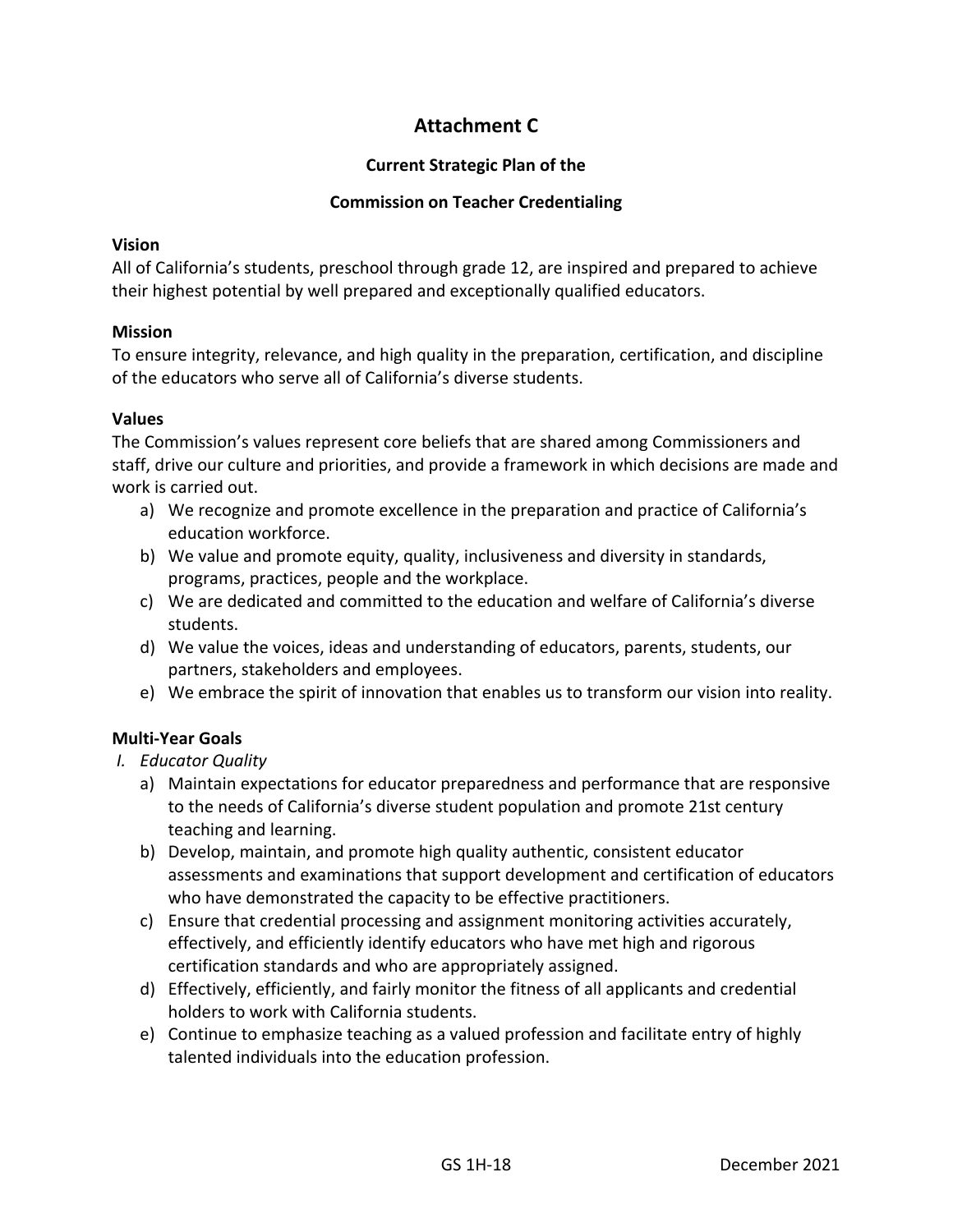- *II. Program Quality and Accountability*
	- a) Develop and maintain rigorous, meaningful, and relevant standards that drive program quality and effectiveness for the preparation of the education workforce and are responsive to the needs of California's diverse student population.
	- b) Effectively and efficiently monitor program implementation and outcomes, hold all approved educator preparation programs to high standards and require continuous improvement through the accreditation process.
	- c) Promote educator preparation and lifelong development as a shared responsibility among members of the education profession, institutions of higher education, local education agencies and state agencies.
	- d) Track current trends and research in learning theory, educator preparation, and certification and disseminate information about high quality programs, models, and outcomes.
	- e) Periodically review the Commission's accountability systems to ensure effectiveness and efficiency.
- *III. Communication and Engagement*
	- a) Maintain and strengthen working relationships with the Commission's diverse stakeholder community.
	- b) Maintain effective communication and coordination between Commissioners and staff in carrying out the Commission's duties, roles and responsibilities.
	- c) Contribute to public discourse and inform public opinion about educator, program, and discipline quality and effectiveness.
	- d) Consult with stakeholders in the development and implementation of policy that shapes preparation, certification, development, and discipline of the education workforce.
	- e) Advise the Governor, Legislature, and other policy makers regarding issues affecting the quality, preparation, certification, and discipline of the education workforce.
	- f) Collaborate with other government agencies at the local, state, and national levels in support of coherent and effective education policy.
	- g) Maintain a clear and accessible web presence for ease of access to information about requirements and best practices in certification, accreditation, educator discipline, and other areas of Commission responsibility.

#### *IV. Operational Effectiveness*

- a) Maintain a workplace environment and culture that inspires, supports and values employees.
- b) Align human and financial resources with Commission priorities and offer staff opportunities for development to maximize professional engagement and performance.
- c) Demonstrate professionalism and accountability for high standards of practice in all Commission operations.
- d) Monitor response times for processing applications, investigating allegations of misconduct, managing accreditation activities, and answering inquiries from the field to ensure timeliness and a high level of operational effectiveness.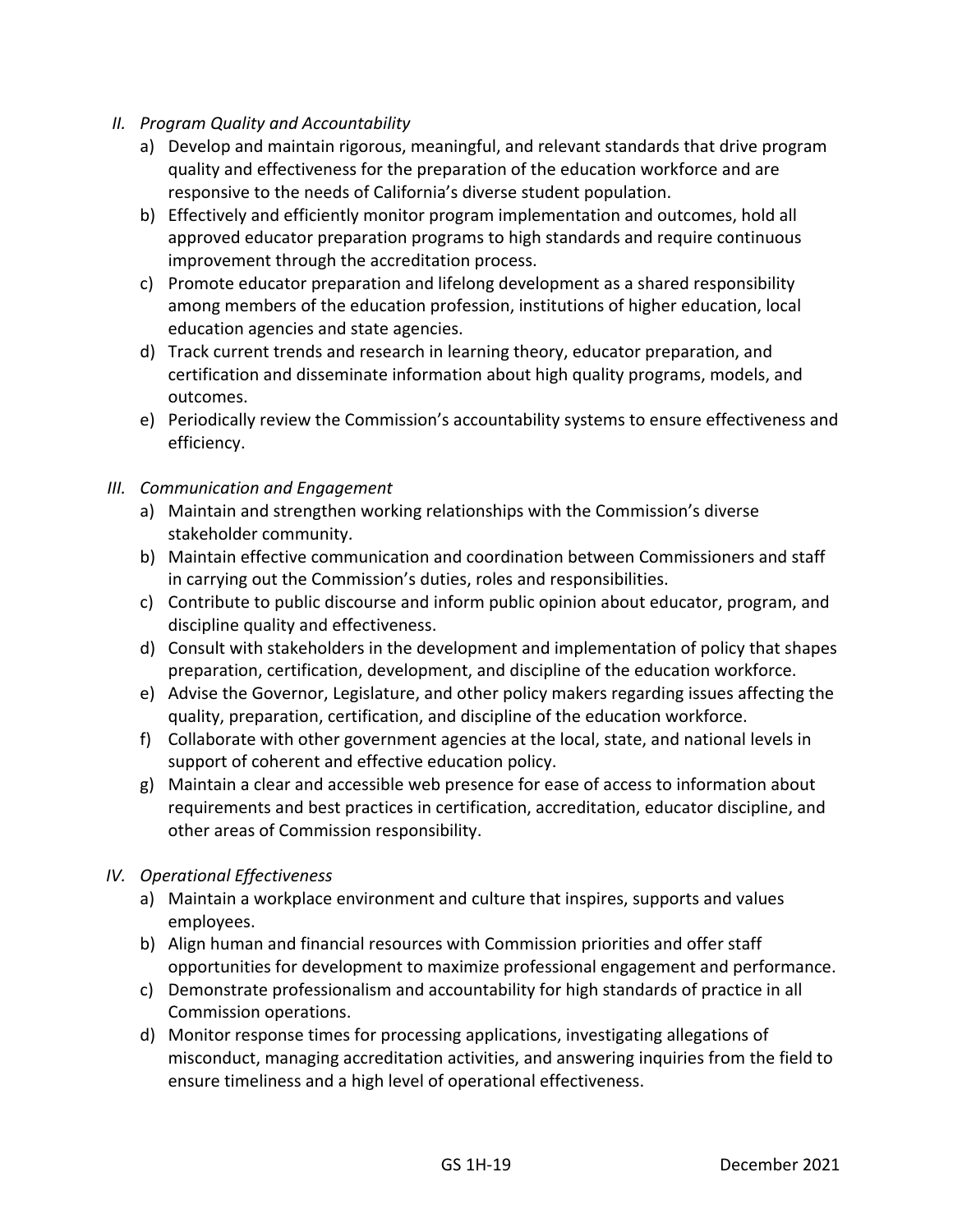- e) Maintain a culture of continuous improvement by periodically reviewing agency capacity to achieve Commission goals for educator workforce quality, preparation, certification, and discipline.
- f) Ensure that current regulations, procedures, and initiatives are appropriately streamlined to meet the Commission's established goals.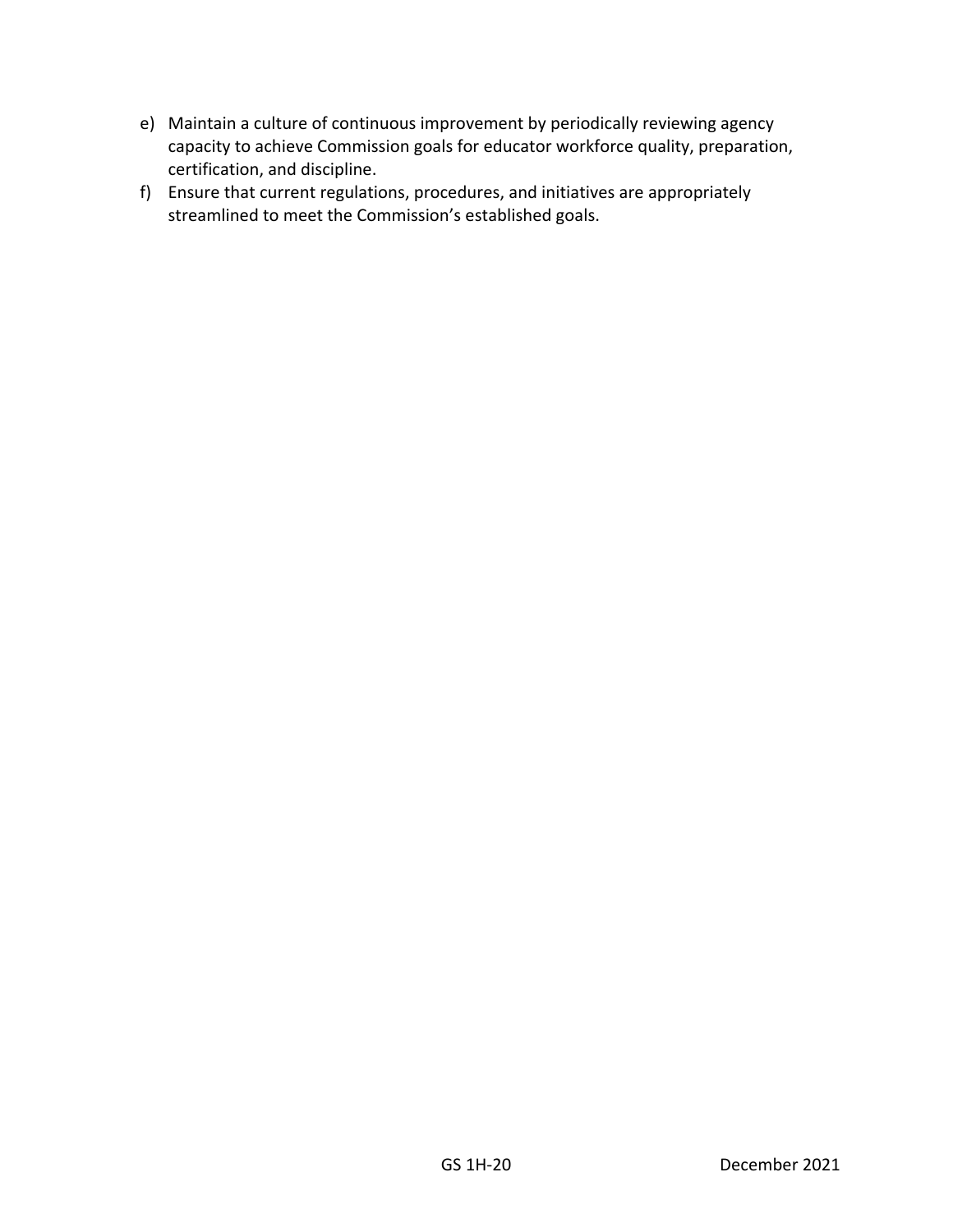## **Attachment D**

#### **Respondents to 2020 External Stakeholder Survey**

#### <span id="page-21-0"></span>**Organizations and System Offices (n=21)**

- AchieveKids
- Association of CA Community College Teacher Education Programs (ACCCTEP)
- Association of Independent California Colleges and Universities
- California Association of Professors of Special Education/Teacher Ed Division
- California Association of School **Counselors**
- California Association of School Psychologists
- California Charter Schools Association
- California Community College Early Childhood Education
- California Community College Teacher Preparation Programs (CCCTPP)
- California Council on Teacher Education
- California County Superintendents Education Services Association (CCSESA)
- California State University, Office of the Chancellor
- California Teachers Association
- Children Now
- Credential Counselors and Analysts of California (CCAC)
- Glenn County Office of Education
- Parent Organization Network
- PEACH, Early Childhood Higher Education Collaborative
- The California School Boards Association
- Thompson Policy Institute on Disability at Chapman University
- University of California, Office of the President

#### **Individual Institutions of Higher Education and Educator Preparation Programs (n=61)**

- Academy of Art University School of Art Education
- Antioch University
- Azusa Pacific University
- Biola University
- Cal Poly San Luis Obispo
- Cal Poly Pomona
- California Baptist University
- California State University
- Chapman University
- Claremont Graduate University
- Concordia University Irvine
- CSU East Bay
- CSU East Bay Dept of Teacher Education
- CSU Long Beach
- CSU Los Angeles Charter College of Education
- CSU Monterey Bay
- CSU Northridge
- CSU San Bernardino
- CSU San Bernardino College of Education
- CSU Bakersfield
- Fortune School of Education
- Holy Names University
- Humphreys University
- Loma Linda University PPS School Counseling Certificate Program
- Longy School of Music of Bard College
- Los Angeles County office of Education
- Loyola Marymount University School of Education